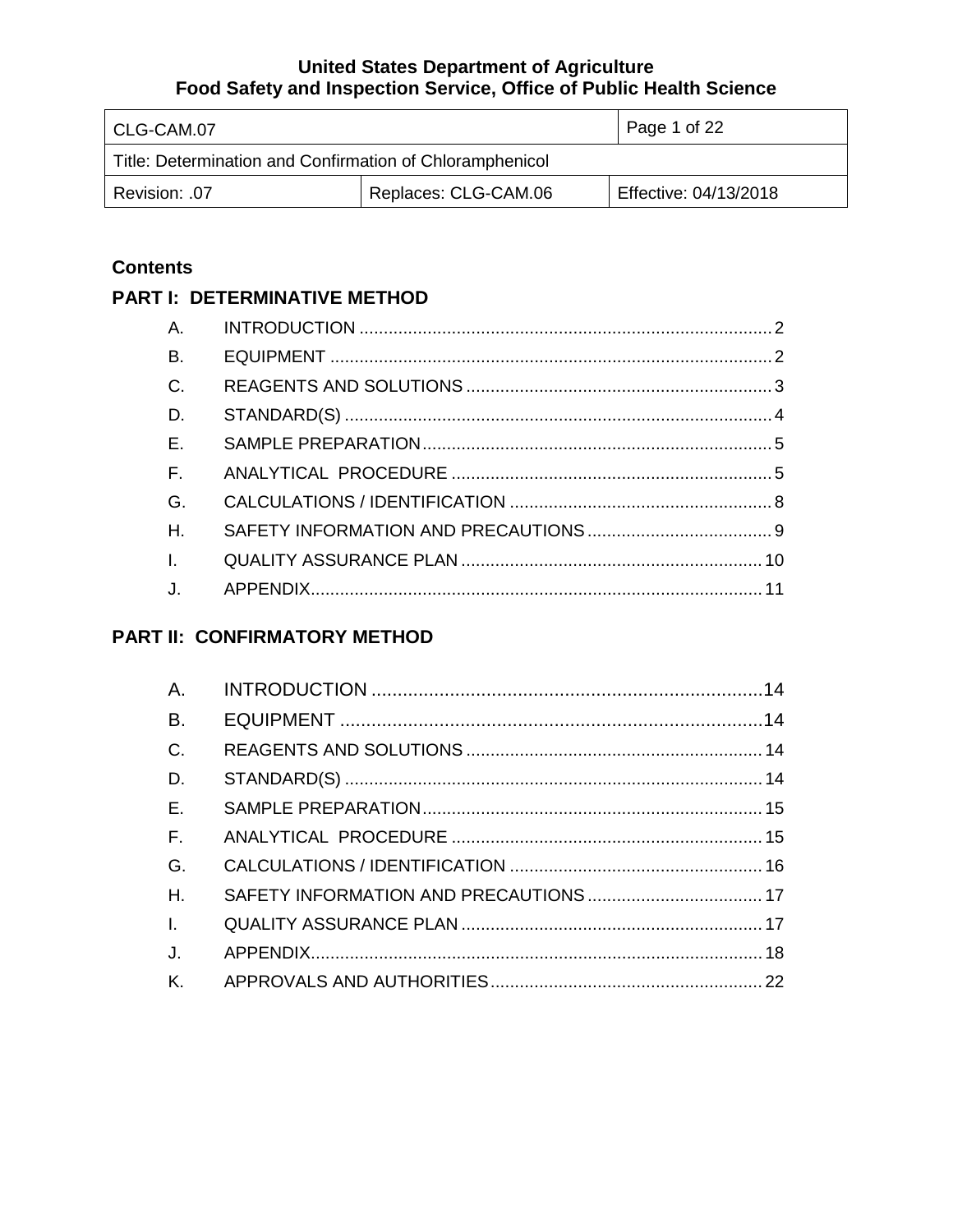| l CLG-CAM.07                                             |  | Page 2 of 22          |
|----------------------------------------------------------|--|-----------------------|
| Title: Determination and Confirmation of Chloramphenicol |  |                       |
| Replaces: CLG-CAM.06<br>Revision: .07                    |  | Effective: 04/13/2018 |

# **PART I: Determinative Method**

### **A. INTRODUCTION**

1. Background

Chloramphenicol (CAM) has a broad spectrum of activity against gram-positive and gram-negative bacteria and rickettsia. It is banned in the U.S. for use in animals used as food.

2. Summary of Procedure

Meta-chloramphenicol is added to the sample as a recovery index. The sample is then incubated with β-glucuronidase to convert any chloramphenicol monoglucuronide to free chloramphenicol. CAM is extracted from muscle with ethyl acetate and the ethyl acetate is concentrated to about 1 mL. A 4% sodium chloride solution is added and the remaining ethyl acetate is purged with nitrogen. The salt solution is applied to the top of a  $C_{18}$  SPE column, the cartridge is washed with methanol: water (20:80) and the CAM is eluted with acetonitrile. The eluate is evaporated to dryness and silanized. CAM is quantitated by GC/ECD using a DB-1 capillary column. Confirmation is accomplished by GC/MS, using an OV-1 capillary column and negative ion chemical ionization.

3. Applicability

This method is suitable for the determination and confirmation of chloramphenicol in bovine muscle at levels ≥ 0.25 ppb*,* and poultry and fish of the order Siluriformes (catfish) muscle at levels  $\geq 0.3$  ppb and swine and equine muscle at concentrations  $\geq 0.5$ ppb.

*Note: Refer to 21CFR for tolerance values set by FDA and 40CFR for tolerance values set by EPA.*

### **B. EQUIPMENT**

*Note: Equivalent equipment may be substituted.*

- 1. Apparatus
	- a. Vacuum manifold device for aid in washing and elution of C18 cartridges. Optional, but allows for multiple C18 elutions. J.T. Baker or Analytichem.
	- b. N-Evap Organomation Associates.
	- c. Pipettes disposable, glass serological (10 mL) and Eppendorf (50-200  $\mu$ L).
	- d. Test tube racks.
	- e. 50 mL polypropylene conical tubes Falcon BlueMax.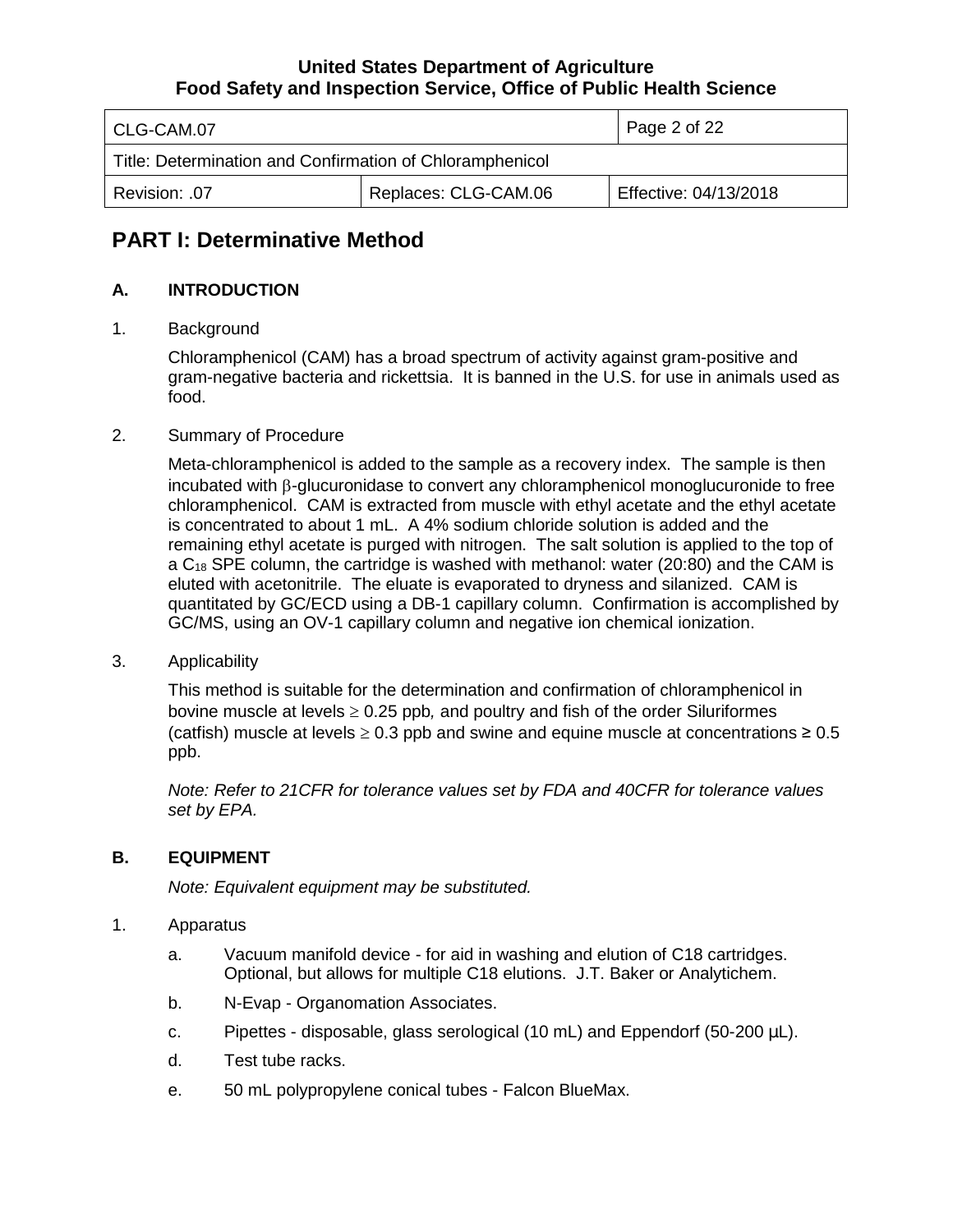| CLG-CAM.07 |               | Page 3 of 22                                                                                                                                             |                                                                                                                                                                           |                       |
|------------|---------------|----------------------------------------------------------------------------------------------------------------------------------------------------------|---------------------------------------------------------------------------------------------------------------------------------------------------------------------------|-----------------------|
|            |               |                                                                                                                                                          | Title: Determination and Confirmation of Chloramphenicol                                                                                                                  |                       |
|            | Revision: .07 |                                                                                                                                                          | Replaces: CLG-CAM.06                                                                                                                                                      | Effective: 04/13/2018 |
|            |               |                                                                                                                                                          |                                                                                                                                                                           |                       |
|            | f.            |                                                                                                                                                          | Microliter syringes - 10 µL, for injection. Hamilton #701 and #1 701.                                                                                                     |                       |
|            | g.            | IEC catalog #320.                                                                                                                                        | Centrifuge - Damon IEC Division Model #PR-7000 with IEC #253 rotor, cup size                                                                                              |                       |
|            | h.            |                                                                                                                                                          | Vortex mixer - Labline Supermixer Model #1290.                                                                                                                            |                       |
|            | i.            |                                                                                                                                                          | Homogenizer - Ultra Turrax, Tekmar Model SDT, with microshaft.                                                                                                            |                       |
|            | j.            |                                                                                                                                                          | Incubator - Iow temperature, Precision Scientific Freas Model 825.                                                                                                        |                       |
|            | k.            |                                                                                                                                                          | Heating module - Reacti-therm, Pierce Model #18780.                                                                                                                       |                       |
|            | I.            |                                                                                                                                                          | Conical 1 mL autosampler vials - available from Chemical Research Supplies,<br>combo pack with polyethylene P8-6.                                                         |                       |
|            | m.            |                                                                                                                                                          | Culture tubes - 5 mL borosilicate, dimensions 13 x 10 mm, Corning #99445.                                                                                                 |                       |
|            | n.            | Pasteur pipettes - Kimble #72050.                                                                                                                        |                                                                                                                                                                           |                       |
|            | 0.            |                                                                                                                                                          | Baker 10 SPE C18 (octadecyl) columns - 3 mL capacity, Catalog No. 7020-3.                                                                                                 |                       |
|            | p.            | Borosilicate glass disposable centrifuge tube - 15 mL screwthread, Kimble<br>#73785-15 and phenolic cap (PTFE faced, rubber liner), Kimble #73802-15415. |                                                                                                                                                                           |                       |
|            | q.            | Shaker - Eberbach, variable speed.                                                                                                                       |                                                                                                                                                                           |                       |
|            | r.            | Robot Coupe processor - Robot Coupe U.S.A., Inc.                                                                                                         |                                                                                                                                                                           |                       |
| 2.         |               | Instrumentation                                                                                                                                          |                                                                                                                                                                           |                       |
|            | a.            |                                                                                                                                                          | Gas chromatograph - Hewlett-Packard 6890 with capillary inlet (splitless<br>injection) fitted with electron capture Ni-63 detector.                                       |                       |
|            | b.            |                                                                                                                                                          | Gas chromatographic column - Agilent Technologies-DB-1, 30 meter length,<br>0.250 mm i.d., having a film thickness of 0.25 $\mu$ m-Part #: 122-0132.                      |                       |
| C.         |               | <b>REAGENTS AND SOLUTIONS</b>                                                                                                                            |                                                                                                                                                                           |                       |
|            |               | extension data.                                                                                                                                          | Note: Equivalent reagents / solutions may be substituted. The maximum length of time<br>that a working reagent shall be used is 1 year unless the laboratory has produced |                       |
| 1.         | Reagents      |                                                                                                                                                          |                                                                                                                                                                           |                       |
|            | a.            |                                                                                                                                                          | Methanol - High-purity solvent product 230-4, Burdick and Jackson (B&J).                                                                                                  |                       |
|            | b.            |                                                                                                                                                          | Ethyl acetate - Omni Solv product EX0241 -1.                                                                                                                              |                       |
|            | c.            |                                                                                                                                                          | Hexane - UV, B&J high-purity solvent product 216.                                                                                                                         |                       |

- d. High-purity water 18 megaohm/cm specific resistance.
- e. Acetonitrile UV, B&J high-purity solvent product 015.
- f. Cyclohexane pesticide grade, Fisher C-553.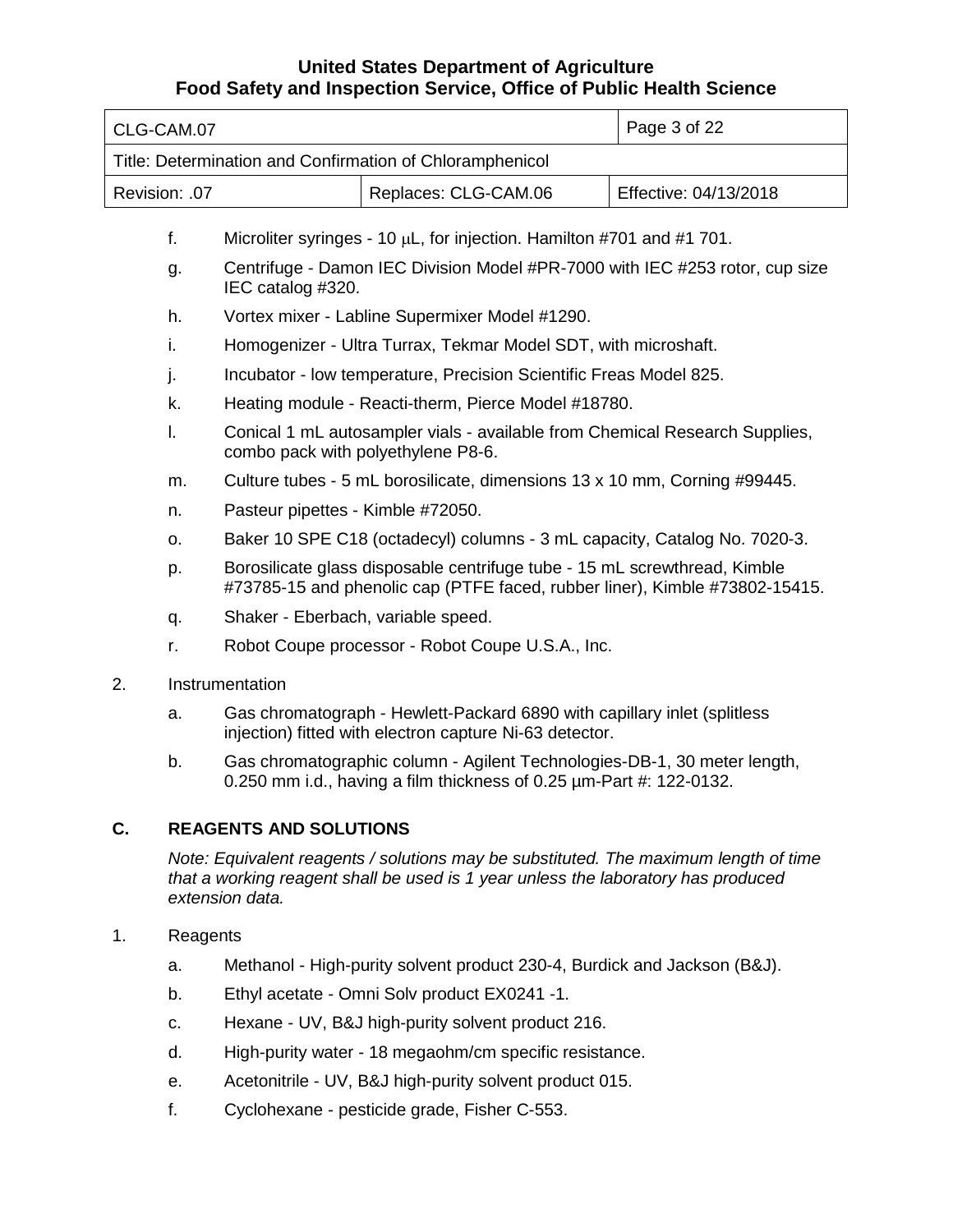| l CLG-CAM.07                                             |  | Page 4 of 22          |
|----------------------------------------------------------|--|-----------------------|
| Title: Determination and Confirmation of Chloramphenicol |  |                       |
| Replaces: CLG-CAM.06<br>Revision: .07                    |  | Effective: 04/13/2018 |

- g. Potassium Phosphate, Monobasic ACS grade, Sigma, P-0662.
- h. Sodium Phosphate, Dibasic Sigma, S-5136.
- i. β-glucuronidase Sigma, G-7396.
- j. Sylon HTP Supelco, 3-3038.
- k. Sodium Chloride ACS grade, Mallinckrodt, 7581.

#### 2. Solutions

a. Type IX-a β-glucuronidase:

Dilute with buffer (refer to item b below) to a concentration of 4,000 units/mL. Use the units/gram listed on the bottle to calculate the amount of dry reagent needed. Prepare fresh daily. Store dry β-glucuronidase below 0 ºC.

b. Buffer solution:

Mix approximately 41 g of  $KH_2PO_4$  and 43 g of  $Na_2HPO_4$  (ACS reagent grade) in 3 L of water aqueous, pH  $6.8 \pm 0.1$ . Adjust pH to 6.8 with the appropriate dry reagent.

c. 4 % Sodium chloride:

Prepare 4% aqueous solution with distilled water, by mixing 20.8 g of sodium chloride with 500 mL of water. Store at room temperature.

d. Cyclohexane/hexane (60:40):

Mix 60 mL cyclohexane and 40 mL hexane in a graduated cylinder.

e. Methanol/Water (20:80):

Mix 200 mL methanol and 800 mL deionized water in a 1 L volumetric flask.

### **D. STANDARD(S)**

*Note: Equivalent standards / solutions may be substituted. Purity and counterions are to be taken into account when calculating standard concentrations. In-house prepared standards shall be assigned an expiration date that is no later than the stability stated in the method. The maximum length of time that an in-house prepared standard shall be used is 1 year unless the laboratory has produced extension data*.

- 1. Standard Information
	- a. Chloramphenicol Sigma Chemical Co.
	- b. Metachloramphenicol (Internal Standard) Sigma Chemical Co.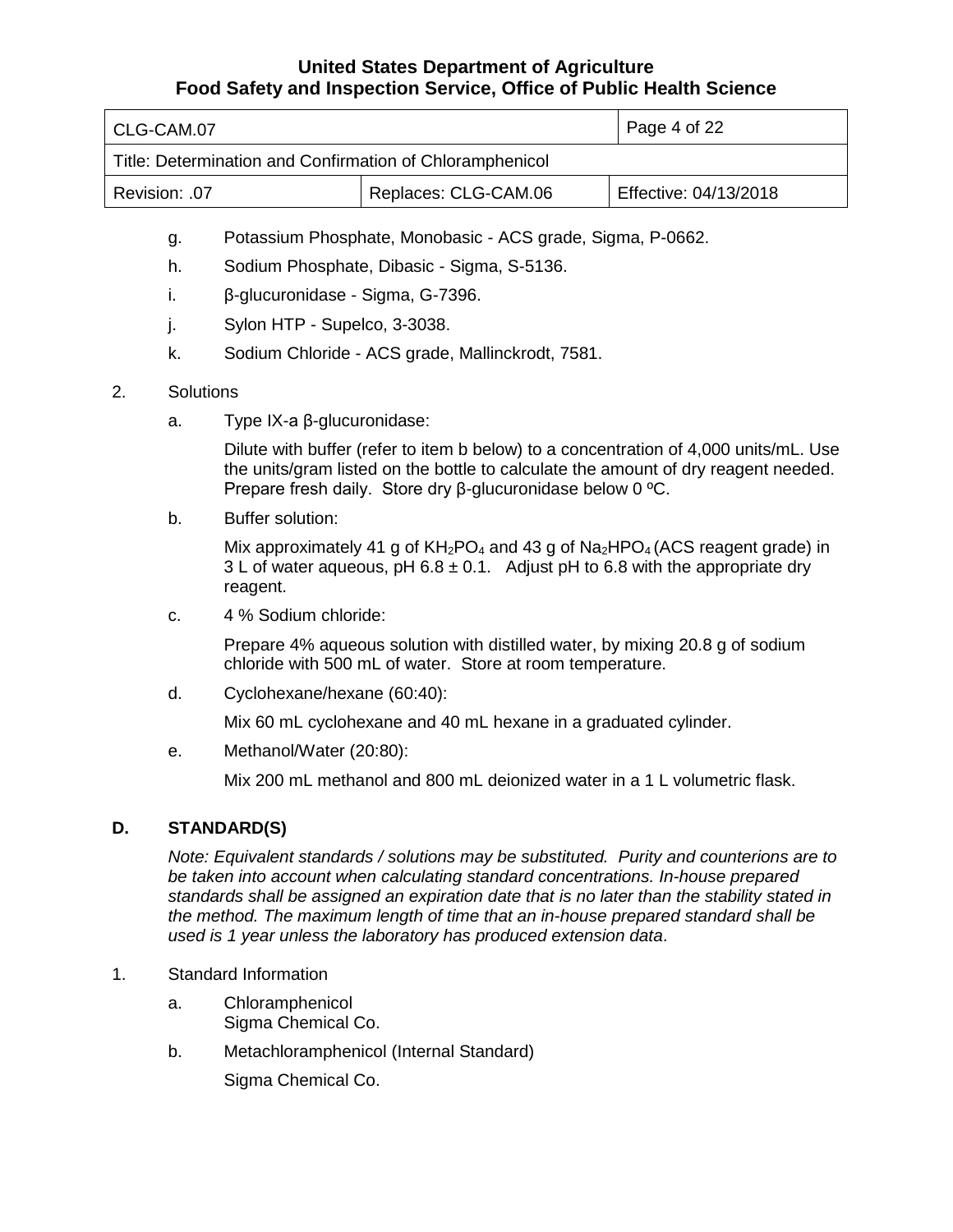| l CLG-CAM.07                                             |  | Page 5 of 22          |
|----------------------------------------------------------|--|-----------------------|
| Title: Determination and Confirmation of Chloramphenicol |  |                       |
| Replaces: CLG-CAM.06<br>Revision: .07                    |  | Effective: 04/13/2018 |

- 2. Preparation of Standard Solution(s)
	- a. Stock Solution (500 µg/mL):

Prepare individual 500 µg/mL stock solutions of chloramphenicol and metachloramphenicol by transferring 50 mg standard to a 100 mL volumetric flask and diluting to volume with methanol. This standard is stable for 1 year when stored in amber glassware at < -10°C unless the note under the Section D heading applies.

b. Intermediate Solution (50 µg/mL):

Prepare individual intermediate solutions at 50  $\mu$ g/mL by transferring 10 mL of stock into a 100 mL volumetric flask and diluting to volume with methanol. This standard is stable for 6 months when stored in amber glassware at < -10ºC unless the note under the Section D heading applies.

c. Working Solutions (100 ng/mL):

Prepare individual working solutions at 100 ng/mL by transferring 200 µL of the intermediate solution into a 100 mL volumetric flask and diluting to volume with methanol. This standard is stable for 3 months when stored in amber glassware at < -10ºC unless the note under the Section D heading applies.

### **E. SAMPLE PREPARATION**

Prepare muscle tissue as follows:

- 1. Cut lean tissue from different parts of muscle sample. Avoid the fat and connective tissue as much as possible.
- 2. Cut just enough of the muscle to make the sample (approximately  $\frac{3}{4}$  to 1 pound).
- 3. Cut the muscle tissue into small ½ to 1 inch cubes before processing. Cut the muscle tissue into cubes smaller than ½ to 1 inch if the sample tissue is tough.
- 4. Process the muscle tissue using Robot Coupe or grinder until the sample is homogeneous.

## **F. ANALYTICAL PROCEDURE**

- 1. Preparation of Controls and Samples
	- a. Weigh  $10 \pm 0.1$  g of blank tissue into a 50 mL centrifuge tube.
	- b. Prepare 1 blank muscle and 4 fortified blank muscle samples to be analyzed with each sample set as follows:
		- i. Add 100 µL metachloramphenicol internal standard (100 ng/mL in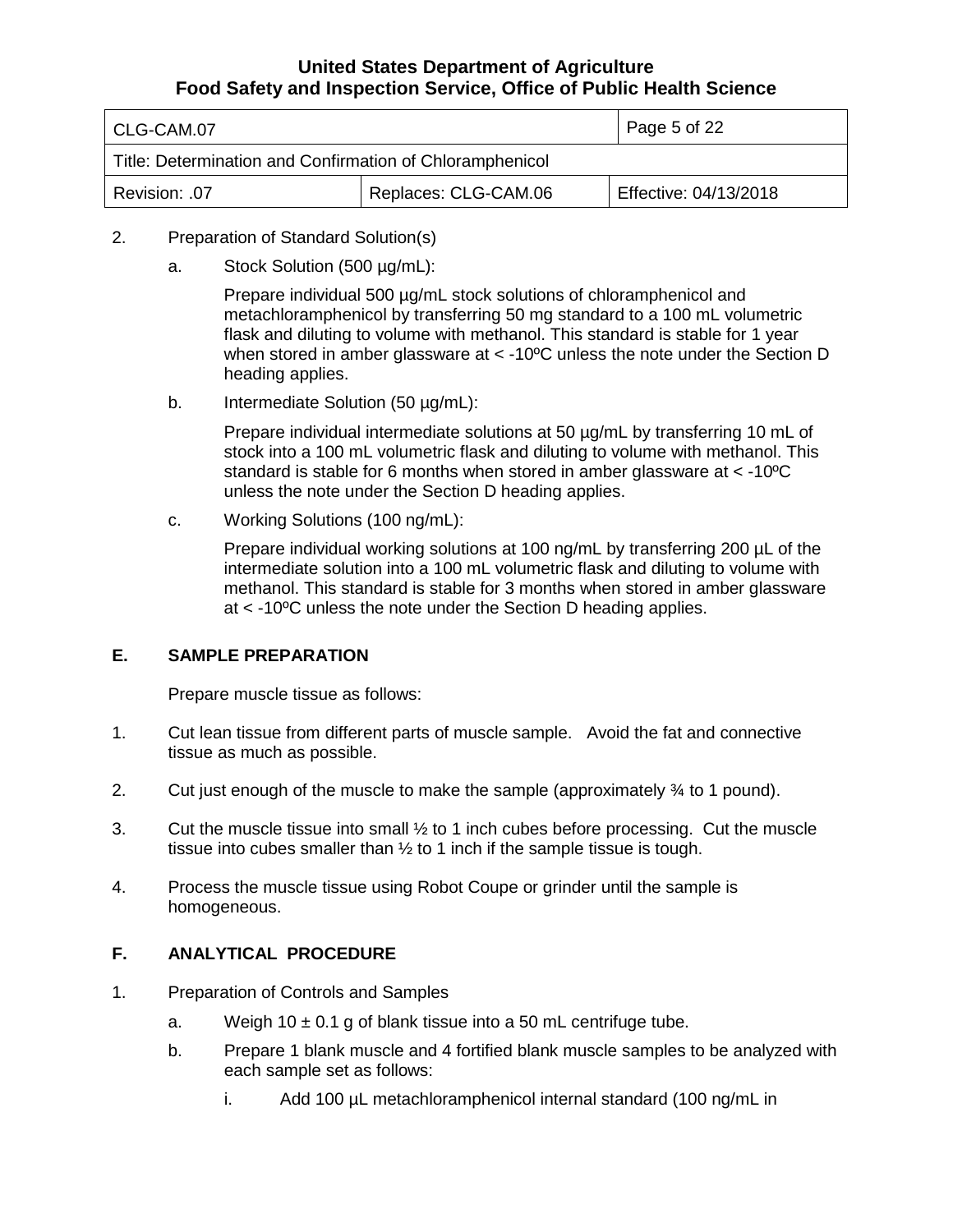| l CLG-CAM.07                                             |  | Page 6 of 22          |
|----------------------------------------------------------|--|-----------------------|
| Title: Determination and Confirmation of Chloramphenicol |  |                       |
| Replaces: CLG-CAM.06<br>Revision: .07                    |  | Effective: 04/13/2018 |

methanol, 1 ppb) to the control tissues.

- ii. Fortify the recovery (1ppb) by adding 100 µL of working standard.
- iii. Fortify the recovery curve samples:
	- (a)  $0.5$  ppb (50  $\mu$ L of working standard),
	- (b) 1.0 ppb (100 µL of working standard),
	- (c) 2.0 ppb (200 µL of working standard).

Data generated from fortified samples will be used for calculations.

Note: To quantitate positives below 0.5 ppb prepare a fortified curve at 0.25 ppb, 0.5 ppb, and 1.0 ppb.

### 2. Extraction Procedure

- a. Weigh  $10 \pm 0.1$  g muscle tissue into a 50 mL centrifuge tube.
- b. To each sample add 100 µL metachloramphenicol internal standard (100 ng/mL in methanol, 1 ppb).
- c. Add 15 mL phosphate buffer (pH  $6.8 \pm 0.1$ ) and 200 µL ß-glucuronidase (800 units) solution to all blanks, fortified controls, and sample tubes.
- d. Blend in a tissuemizer for 30-60 sec at room temperature or shake on a mechanical shaker at high speed for at least 5 minutes.
- e. Incubate all tubes at least 90 min at  $37 \pm 2$  °C. After incubation, samples may be left in refrigerator overnight.
- f. Bring tubes to room temperature.
- g. Add 15 mL ethyl acetate to each tube.
- h. Mix tubes on vortex mixer for 30 sec or shake on a mechanical shaker for one minute to extract chloramphenicol.
- i. Centrifuge at approximately 2,000 rpm for at least 2 min to separate phases.
- j. Transfer ethyl acetate (upper phase) with a disposable pipette to a clean 15 mL tube. Evaporate extract to approximately 1 mL at  $65 \pm 5$  °C.
- k. Repeat extraction of sample (steps g-j) and combine extracts.
- l. Reduce ethyl acetate volume to 1 mL on an N-Evap, or equivalent, under a gentle stream of nitrogen, using a sand bath or water bath temperature of approximately  $65 \pm 5$  °C.
- m. Add 4 mL aqueous 4% NaCl solution to all tubes and vortex for approximately 5 - 10 sec.
- n. Continue evaporation of ethyl acetate on N-Evap until ethyl acetate layer is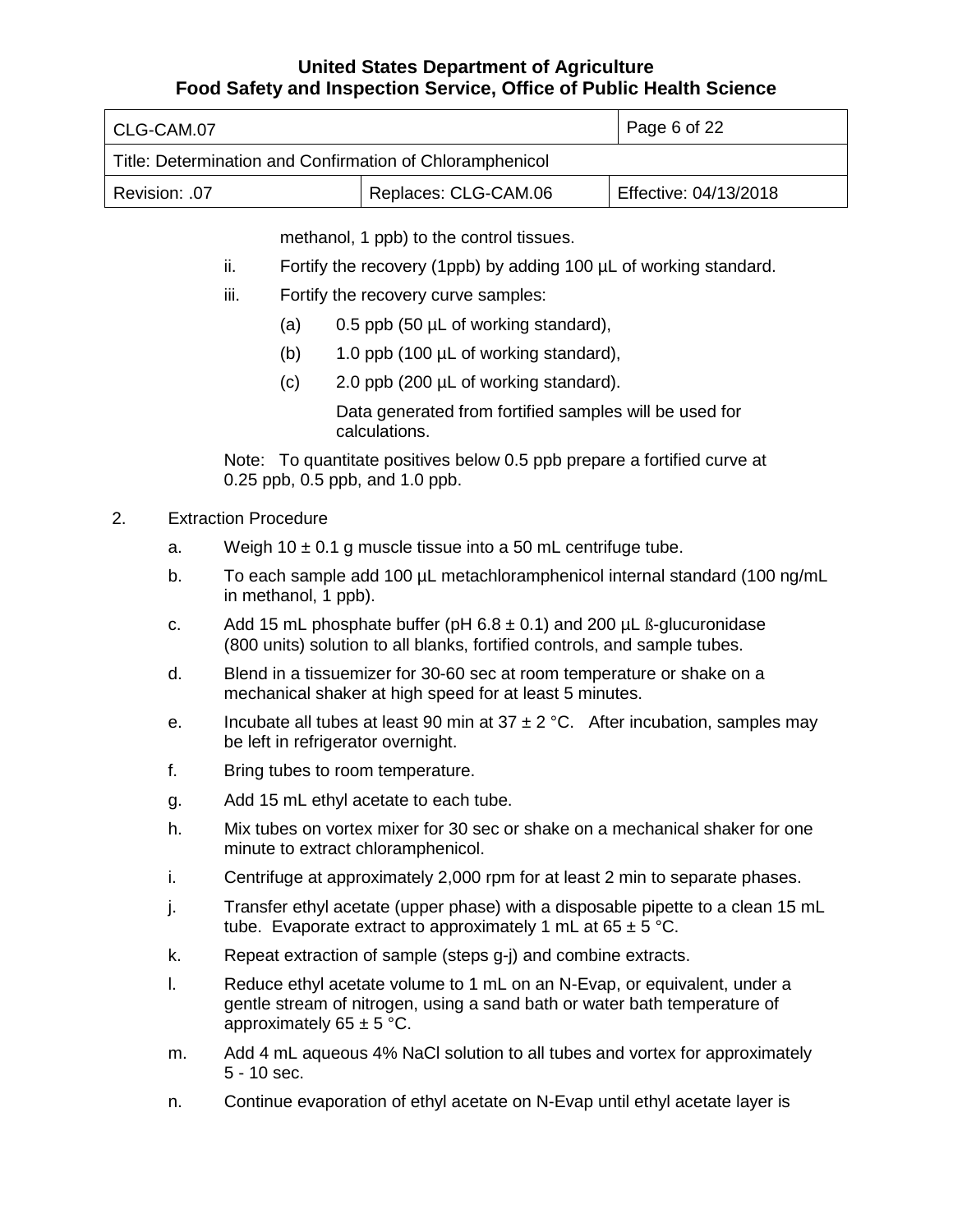| l CLG-CAM.07                                             |                                               | Page 7 of 22 |
|----------------------------------------------------------|-----------------------------------------------|--------------|
| Title: Determination and Confirmation of Chloramphenicol |                                               |              |
| Revision: .07                                            | Replaces: CLG-CAM.06<br>Effective: 04/13/2018 |              |

absent, leaving an oily residue over the NaCl solution.

- o. Add 5 mL hexane to the 4 mL 4% aqueous NaCl layer. Vortex for 10 sec. Centrifuge at 1000 rpm for 1 min. Remove top layer and discard.
- p. Repeat step o.

Note: Steps r through u should be performed immediately, one after the other. Do not allow the sorbent to dry.

- q. Precondition a C18 column for each sample, blank, and fortified control by passing 10 mL methanol, and 10 mL distilled water sequentially through the column. Discard all washes.
- r. Transfer the entire aqueous extract onto the C18 column. Discard the eluate.
- s. Rinse the sample tube by vortexing twice with 1 mL distilled water and adding the rinses onto the C18 column. Discard eluate.
- t. Wash each C18 column with 1 mL water followed by 2 mL methanol-water (20:80). Allow the last wash to elute completely through the column. Discard washes.
- u. Elute the chloramphenicol from the C18 column with acetonitrile, 3 mL, collecting the eluate in a clean 5 mL culture tube.

Note: Samples may be stored in a freezer at this point.

v. Evaporate the acetonitrile eluate to dryness using a sand bath or water bath at a temperature of  $65 \pm 5$  °C and a gentle stream of nitrogen.

CAUTION: Avoid moisture from this point forward.

- w. To the dried residue, add 200 µL Sylon HTP.
- x. Stopper and vortex 5 sec. React at  $65 \pm 5$  °C in a sand bath or water bath for 15 min.
- y. Evaporate excess reagents on heating module or water bath at  $65 \pm 5$  °C with gentle stream of nitrogen to approximately 10 µL.

CAUTION: Excessive drying time at this step may result in loss of analyte.

- z. Reconstitute residue in 200 µL cyclohexane/hexane (60:40).Vortex 5 sec.
- aa. Inject suitable microliter volume of derivatized material into GC for quantitative determination.
- 2. Instrumental Settings

*Note: The instrument parameters may be optimized to ensure system suitability.*

The following conditions are for the 6890 Hewlett-Packard GC as described in section B.2 and should be considered an example only. The analyst should optimize these parameters for the instrument being used.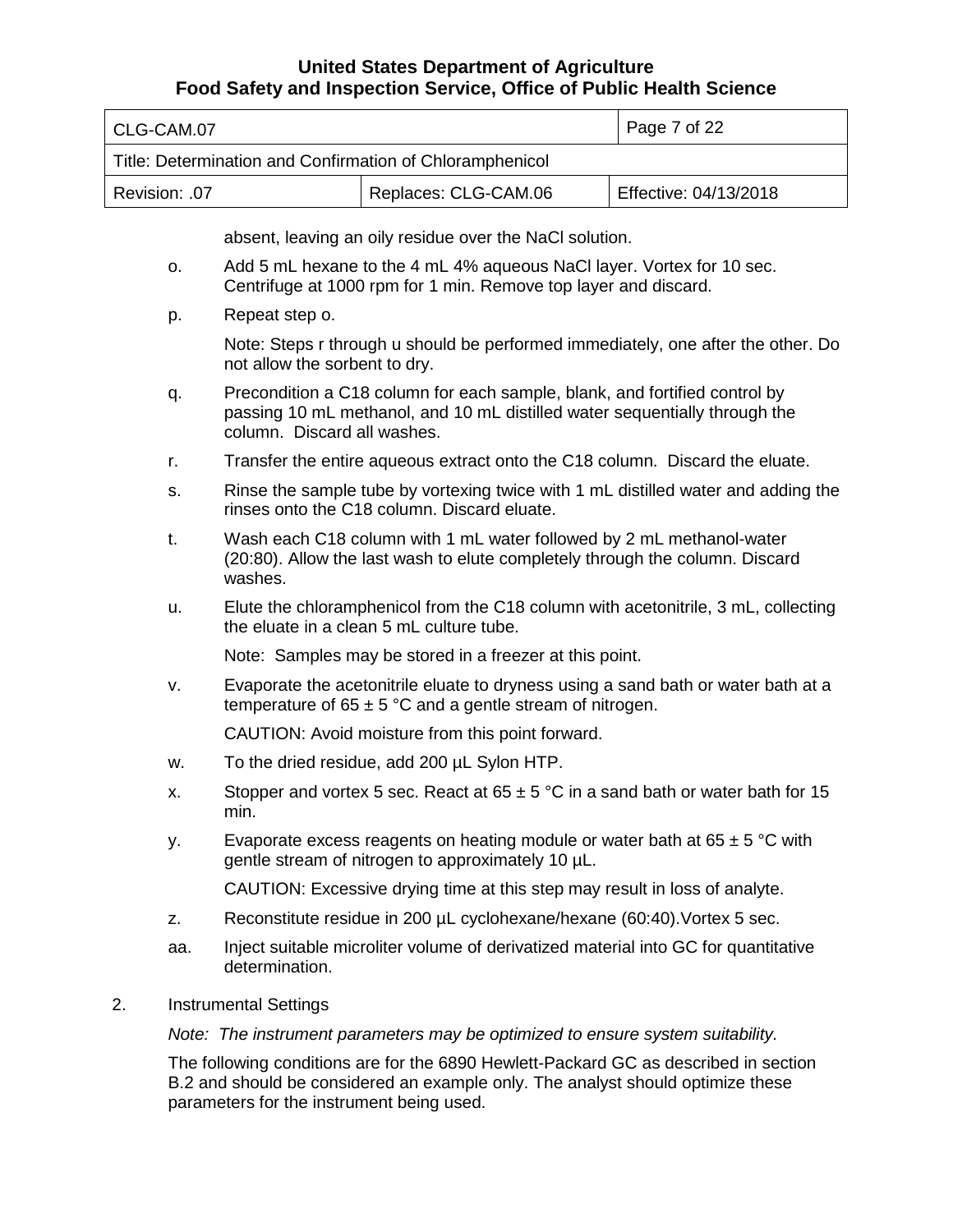| CLG-CAM.07    |                                                          |  |                                                                                                                                                                                                                | Page 8 of 22          |
|---------------|----------------------------------------------------------|--|----------------------------------------------------------------------------------------------------------------------------------------------------------------------------------------------------------------|-----------------------|
|               | Title: Determination and Confirmation of Chloramphenicol |  |                                                                                                                                                                                                                |                       |
| Revision: .07 |                                                          |  | Replaces: CLG-CAM.06                                                                                                                                                                                           | Effective: 04/13/2018 |
| a.            | Carrier gas:                                             |  | Helium, linear velocity 15 cm/sec                                                                                                                                                                              |                       |
| b.            | Make-up gas:                                             |  | Argon/methane, 95/5, flow rate 50 mL/min                                                                                                                                                                       |                       |
| C.            | Initial column temperature:                              |  | 100 °C, hold for 1 min                                                                                                                                                                                         |                       |
| d.            | Temperature programming:                                 |  | Program at 20 °C/min to 290 °C; hold for 15 min or<br>until the Meta isomer and chloramphenicol have<br>eluted. Then program at 20 °C/min to 310 °C; hold<br>for 2 min to make sure all the sample has eluted. |                       |
| $\theta$ .    | Injector temperature:                                    |  | 260 °C                                                                                                                                                                                                         |                       |
| f.            | Detector temperature:                                    |  | 330 °C                                                                                                                                                                                                         |                       |
| g.            | Sensitivity setting:                                     |  | 2/8 attenuation                                                                                                                                                                                                |                       |
| h.            | Expected retention time:                                 |  | Chloramphenicol 11 to 16 min<br>metachloramphenicol 11 to 16 min                                                                                                                                               |                       |
| I.            | Expected response:                                       |  | 50 % full-scale deflection for 0.20 ng<br>chloramphenicol                                                                                                                                                      |                       |

3. Injection sequence /Sample Set

Each sample set must contain one QA sample/20 samples

- a. Tissue blank
- b. Recovery Curve at 0.25 ppb (if needed), 0.5 ppb, 1.0 ppb, and 2.0 ppb
- c. Recovery
- d. Check (if necessary)
- e. Samples
- f. Recovery (safeguard)

## **G. CALCULATIONS / IDENTIFICATION**

### 1. Procedure

a. Metachloramphenicol is used as an internal standard for calculating chloramphenicol concentration. Proceed in the following manner to calculate linear regression calibration curves and chloramphenicol concentration. By an acceptable means, measure the peak height or peak area for each component in the fortified samples that have been processed through the procedure. Calculate the peak height or peak area ratios for chloramphenicol by dividing its peak height or peak area by that of the metachloramphenicol peak height or peak area.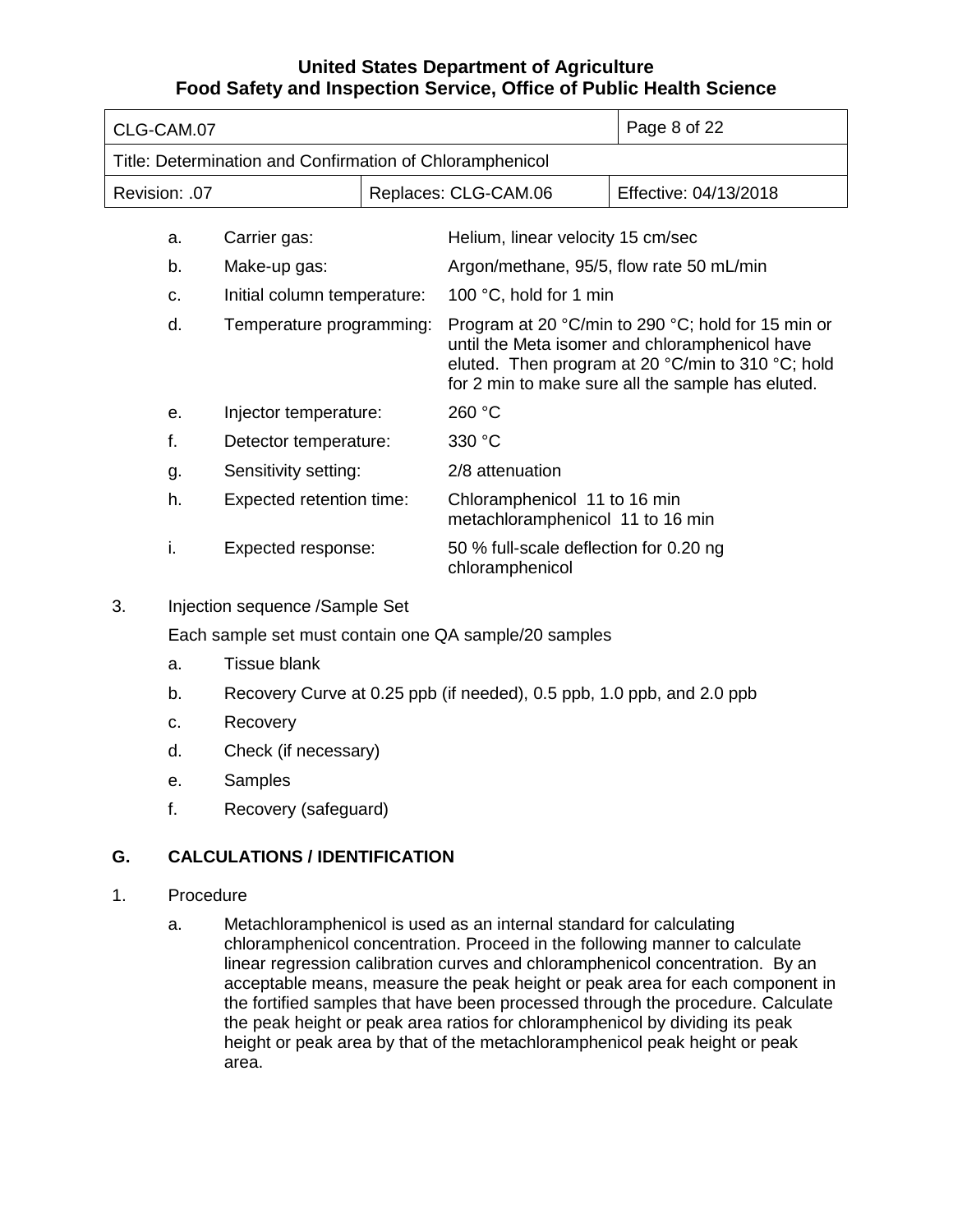| l CLG-CAM.07                                             |  | $\vert$ Page 9 of 22  |
|----------------------------------------------------------|--|-----------------------|
| Title: Determination and Confirmation of Chloramphenicol |  |                       |
| Replaces: CLG-CAM.06<br>  Revision: .07                  |  | Effective: 04/13/2018 |

#### b. Using the ratios and associated ppb values, calculate a linear regression calibration curve by least squares computation.

| $y = mx + b$ , where                                                                    |
|-----------------------------------------------------------------------------------------|
| $m =$ slope                                                                             |
| $b = y$ intercept                                                                       |
| chloramphenicol peak height or area<br>$V =$<br>metachloramphenicol peak height or area |
| $x =$ chloramphenicol concentration in ppb                                              |

This calibration curve is then used to calculate values for additional samples from the sample set.

### **H. SAFETY INFORMATION AND PRECAUTIONS**

- 1. Required Protective Equipment Safety glasses, polyvinyl or latex gloves, and lab coat.
- 2. Hazards

CAUTION: Do not swallow, inhale, or absorb through skin any chemical, as complete toxicological properties for most chemicals are unknown

| <b>Procedure Step</b>                                  | Hazard                                                                                                                                                                                                                                   | Recommended Safe Procedures                                                                                                                                                                                                   |
|--------------------------------------------------------|------------------------------------------------------------------------------------------------------------------------------------------------------------------------------------------------------------------------------------------|-------------------------------------------------------------------------------------------------------------------------------------------------------------------------------------------------------------------------------|
| Enzyme:<br>$\beta$ -glucuronidase,<br>type IX-a        | May be harmful by inhalation,<br>ingestion/skin absorption. May<br>cause irritation/allergic reactions in<br>certain sensitive individuals.                                                                                              | The analysis should be done<br>under an efficient fume hood.                                                                                                                                                                  |
| Ethyl acetate,<br>Hexane,<br>Methanol,<br>Cyclohexane  | Flammable. Vapors are corrosive<br>to the skin, eyes, and respiratory<br>system.                                                                                                                                                         | Avoid contact or prolonged<br>exposure to vapors. Work in a<br>fume hood. Keep away from<br>flame or heat.                                                                                                                    |
| Analyte:<br>Chloramphenicol<br>Metachloramphe<br>nicol | Chloramphenicol has a wide<br>range of possible adverse effects<br>ranging from dermatitis, embryo<br>and fetal death, to death of adults.<br>Chloramphenicol has been<br>associated with inducing aplastic<br>anemia. Those who survive | Because the unique toxicity to<br>humans has been well<br>documented, the utmost care in<br>handling chloramphenicol is<br>recommended. See the material<br>safety data sheet for information<br>on how to handle any spills. |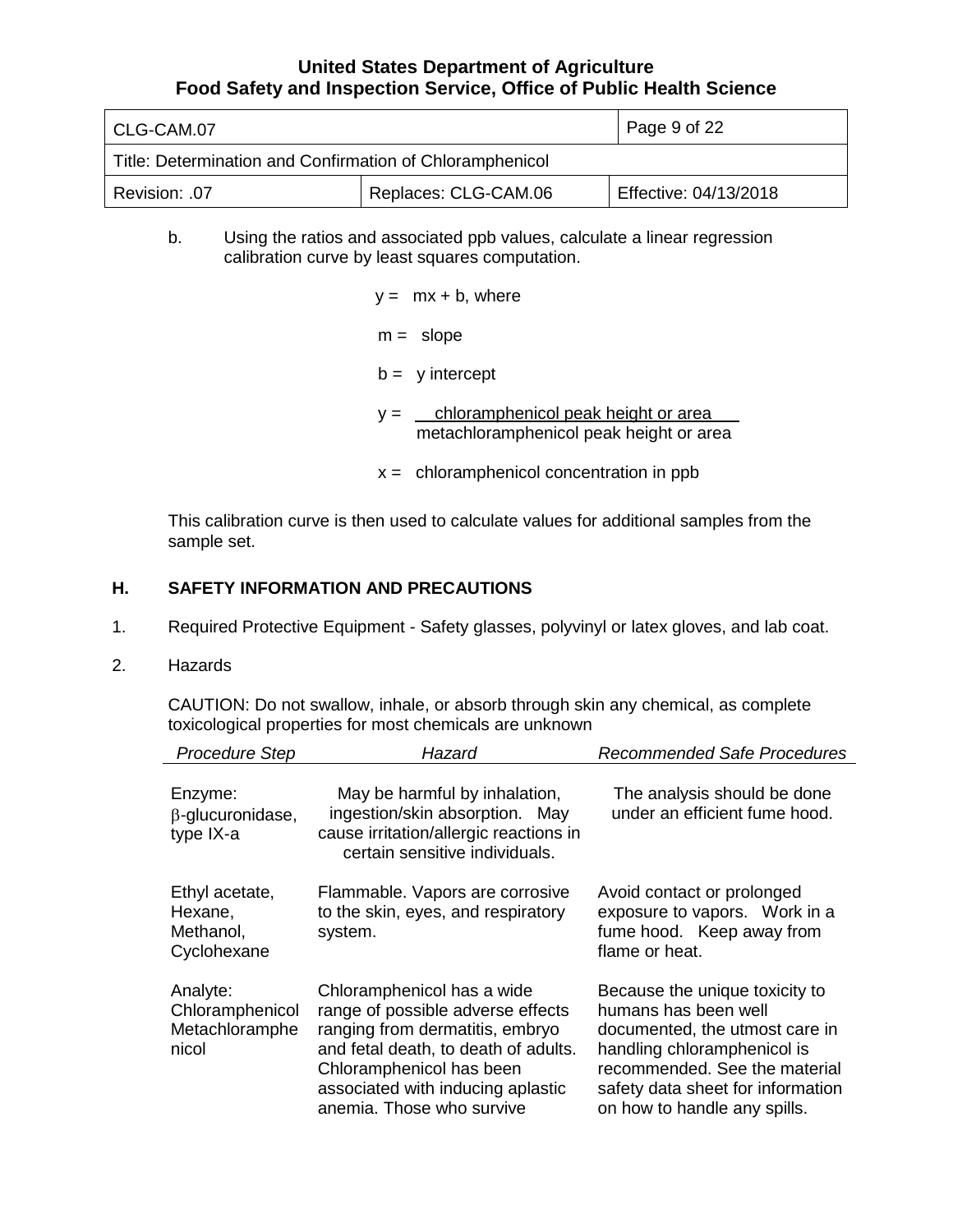| CLG-CAM.07                                               | Page 10 of 22        |                       |
|----------------------------------------------------------|----------------------|-----------------------|
| Title: Determination and Confirmation of Chloramphenicol |                      |                       |
| Revision: .07                                            | Replaces: CLG-CAM.06 | Effective: 04/13/2018 |

aplastic anemia have a high incidence of developing acute leukemia. It is considered a carcinogen. The Meta isomer is assumed to have similar toxicity.

### 3. Disposal Procedures

Follow local, state and federal guidelines for disposal.

## **I. QUALITY ASSURANCE PLAN**

### 1. Performance Standard

| Analyte         | Analytical   | Acceptable | Acceptable         |
|-----------------|--------------|------------|--------------------|
|                 | Range (ppb)  | Recovery % | Repeatability (CV) |
|                 |              |            |                    |
| Chloramphenicol | $0.25 - .49$ | 77 - 131   | $<$ 20 at 0.25 ppb |
|                 | $0.5 - 2.0$  | $85 - 115$ | $<$ 20 at 1.0 ppb  |

Standard curve correlation coefficient ≥ 0.9945.

## 2. Critical Control Points and Specifications

|    | Record                                 | <b>Acceptable Control</b>              |
|----|----------------------------------------|----------------------------------------|
| a. | (B-glucuronidase) solution             | Prepare fresh daily.                   |
| b. | Incubation time                        | Minimum incubation time is 90 minutes. |
|    | c. Incubation temperature              | $37 + 2 °C$                            |
| d. | Sample size                            | $10 \pm 0.1$ g                         |
|    | e. Working standard solution<br>volume | Depends on fortification level.        |
| f. | Sylon HTP volume                       | $200 \mu L \pm 20 \mu L$               |
| q. | <b>Reaction time</b>                   | 15 min $\pm$ 1 min                     |
| h. | <b>Reaction temperature</b>            | $65 \pm 5$ °C                          |
| Τ. | Evaporation of excess Sylon<br>HTP     | See section F.2. y.                    |

- 3. Intralaboratory Check Samples
	- a. System, minimum contents.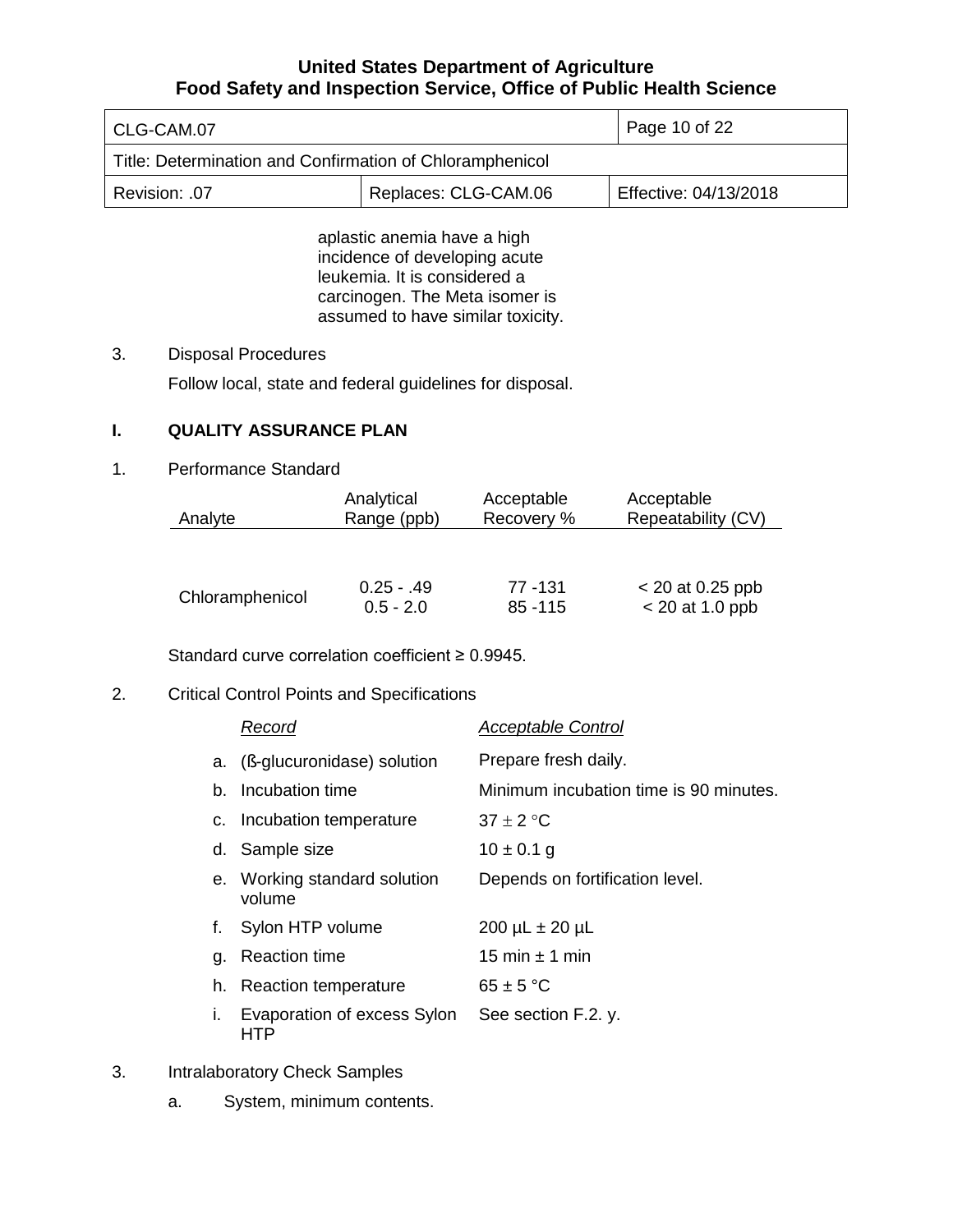| CLG-CAM.07                                               | Page 11 of 22        |                       |
|----------------------------------------------------------|----------------------|-----------------------|
| Title: Determination and Confirmation of Chloramphenicol |                      |                       |
| Revision: .07                                            | Replaces: CLG-CAM.06 | Effective: 04/13/2018 |

- i. Frequency: One per week per analyst when samples analyzed.
- ii. Records are to be maintained.
- b. Acceptability criteria.

Refer to I. 1.

If unacceptable values are obtained, then:

- i. Investigate following established procedures.
- ii. Take corrective action as warranted.
- 4. Condition upon receipt: Cold

### **J. APPENDIX**

1. Chromatograms/spectra



### a. Blank bovine muscle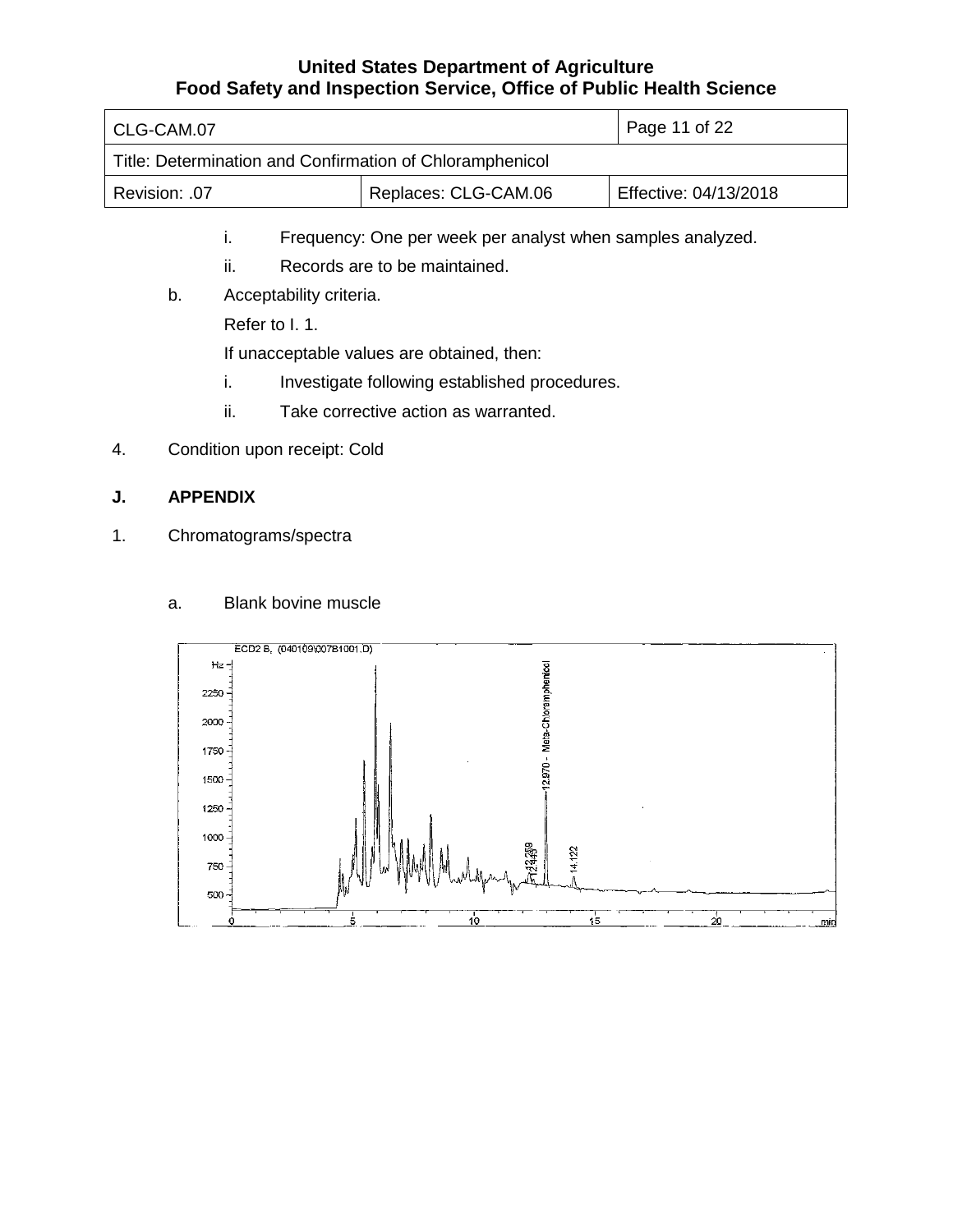| CLG-CAM.07                                               | Page 12 of 22        |                       |
|----------------------------------------------------------|----------------------|-----------------------|
| Title: Determination and Confirmation of Chloramphenicol |                      |                       |
| .07. :Revision                                           | Replaces: CLG-CAM.06 | Effective: 04/13/2018 |

## b. Bovine muscle fortified with 0.25 ppb chloramphenicol



## c. Blank turkey muscle

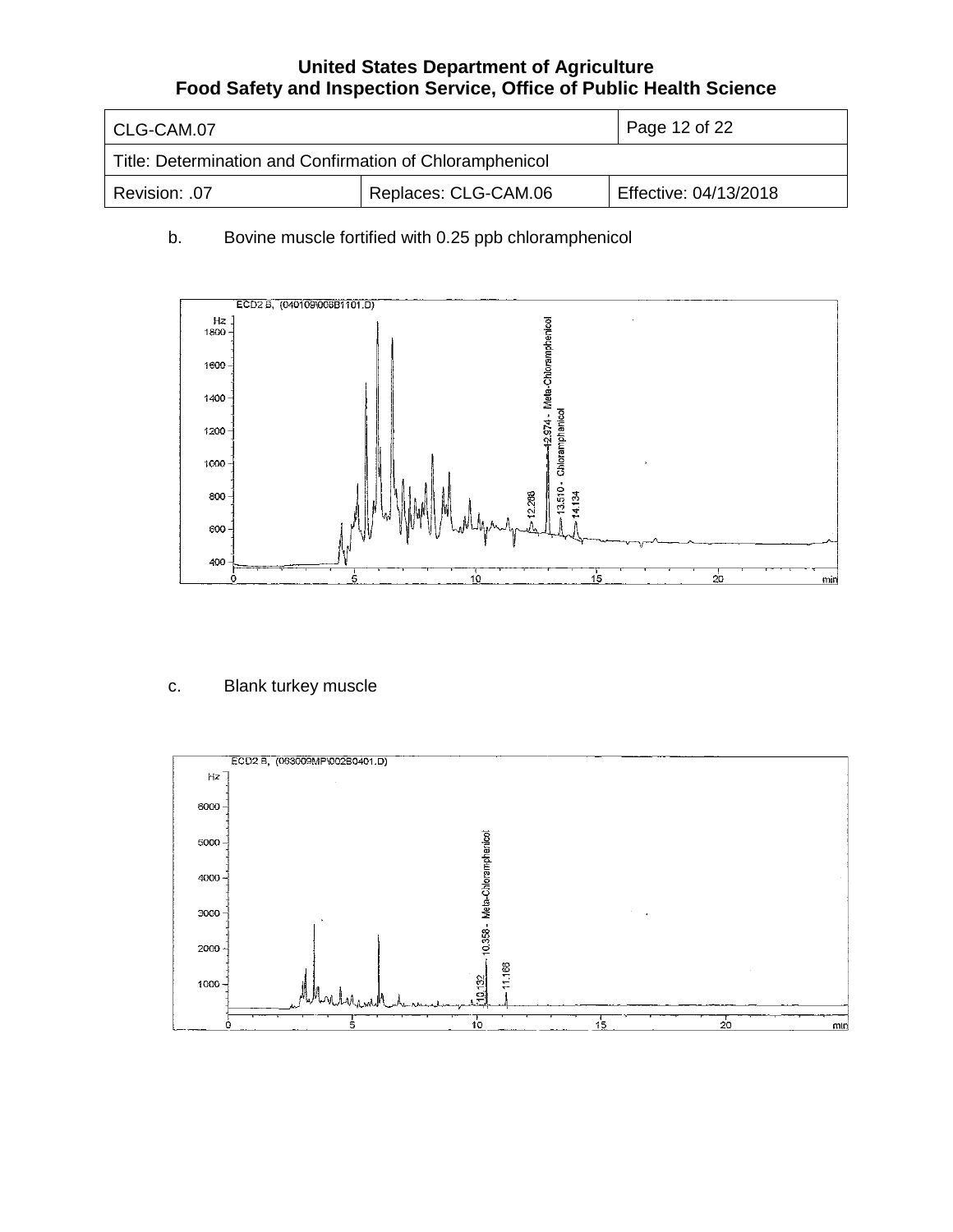| l CLG-CAM.07                                             | $\vert$ Page 13 of 22 |                       |
|----------------------------------------------------------|-----------------------|-----------------------|
| Title: Determination and Confirmation of Chloramphenicol |                       |                       |
| Revision: .07                                            | Replaces: CLG-CAM.06  | Effective: 04/13/2018 |

## d. Turkey muscle fortified with 0.3 ppb chloramphenicol



## e. Blank catfish muscle



f. Catfish muscle fortified with 0.3 ppb chloramphenicol

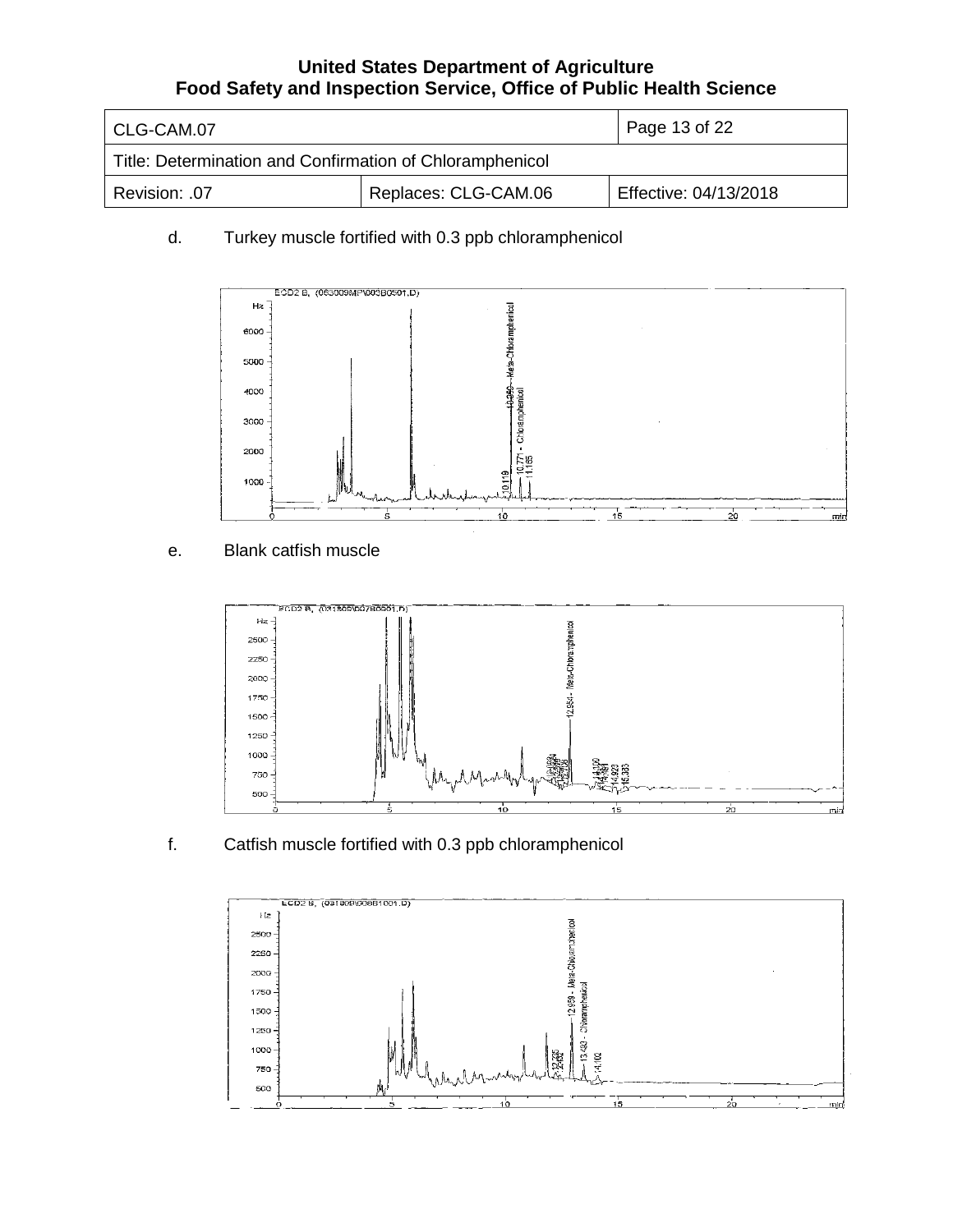| l CLG-CAM.07                                             | Page 14 of 22        |                       |
|----------------------------------------------------------|----------------------|-----------------------|
| Title: Determination and Confirmation of Chloramphenicol |                      |                       |
| Revision: .07                                            | Replaces: CLG-CAM.06 | Effective: 04/13/2018 |

# **PART II: Confirmatory Method**

## **A. INTRODUCTION**

Refer to Part I: Determinative Method, section A.

## **B. EQUIPMENT**

*Note: Equivalent equipment may be substituted.*

### 1. Apparatus

- a. Refer to Part I: Determinative Method, section B.1
- 2. Instrumentation
	- a. GC/MS HP 6890/5973N Mass Selective Detector, quadrupole with capillary inlet, splitless injection fitted crosslink methyl silicone column, film thickness 0.33 µm, length, 25 meters, diameter 0.20 mm, column part number 19091S-602.

### **C. REAGENTS AND SOLUTIONS**

*Note: Equivalent reagents / solutions may be substituted.* The maximum length of time that a working reagent shall be used is 1 year unless the laboratory has produced extension data.

### 1. Reagents

- a. Perfluorotributylamine (PFTBA)
- b. Refer to Part I: Determinative Method, section C.1.

### 2. Solutions

a. Refer to Part I: Determinative Method, section C.2.

### **D. STANDARD(S)**

*Note: Equivalent standards / solutions may be substituted. Purity and counterions are to be taken into account when calculating standard concentrations. In-house prepared standards shall be assigned an expiration date that is no later than the stability stated in the method*. *The maximum length of time that an in-house prepared standard shall be used is 1 year unless the laboratory has produced extension data.*

1. Standard Information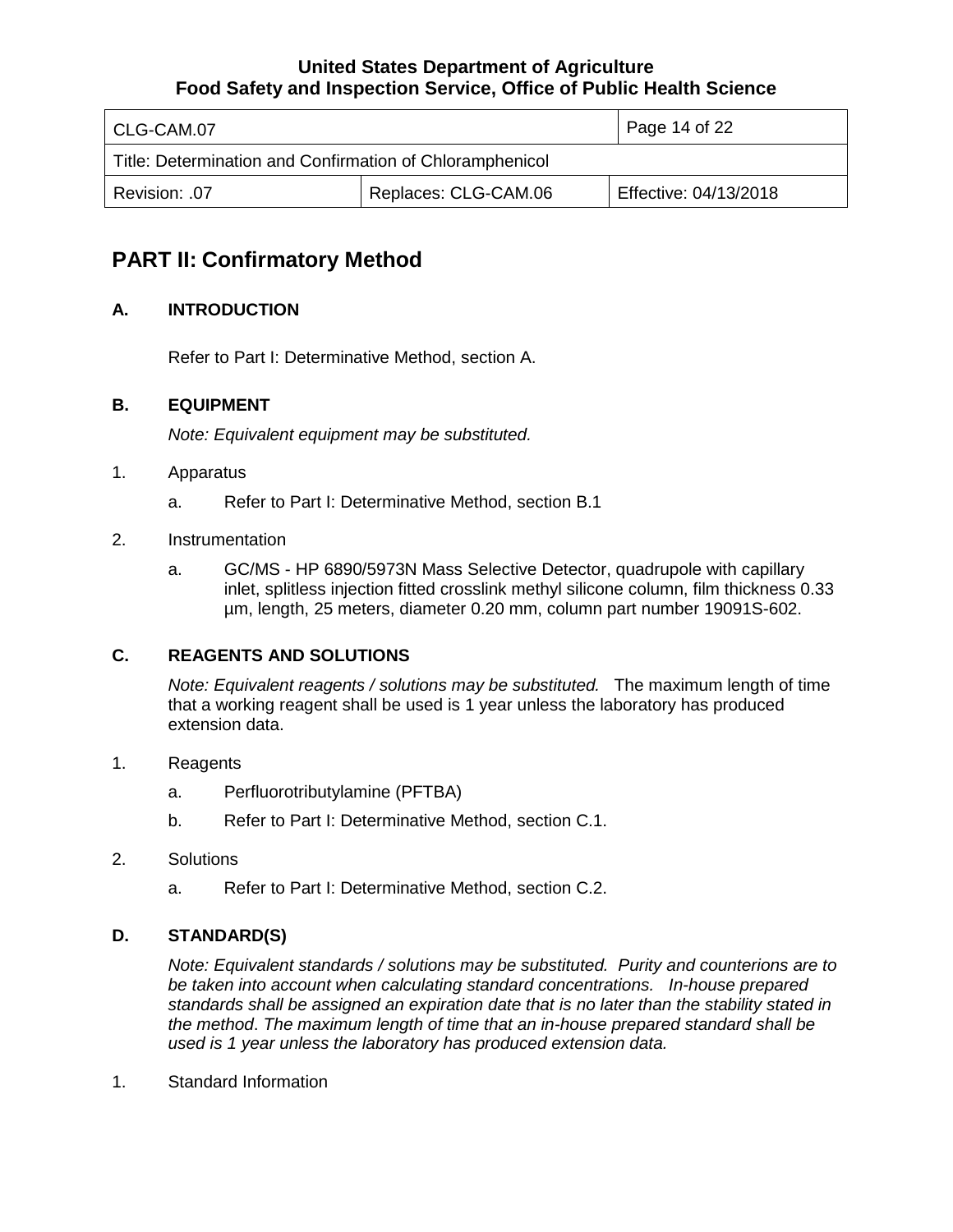| CLG-CAM.07                                               | Page 15 of 22        |                       |
|----------------------------------------------------------|----------------------|-----------------------|
| Title: Determination and Confirmation of Chloramphenicol |                      |                       |
| Revision: .07                                            | Replaces: CLG-CAM.06 | Effective: 04/13/2018 |

- a. See Part I: Determinative Method, section D.1.
- 2. Preparation of Standard Solution(s)
	- a. The mass spectrometer operator will use the same sample set that is used in the Determinative Method for confirmation. Only the 1.0 ppb standard is usually analyzed.
	- b. See Part I: Determinative Method, section D.2.

### **E. SAMPLE PREPARATION**

Refer to Part I: Determinative Method, section E

Note: Samples with excessive connective tissue may produce unacceptable confirmatory results.

### **F. ANALYTICAL PROCEDURE**

1. Preparation of Controls and Samples

Refer to Part I: Determinative Method, Section F.1.

- 2. Extraction Procedure
	- a. Refer to Part I: Determinative Method, Section F.2.
	- b. Inject a suitable microliter volume of derivatized extract generated from step F.2.z. of Part I: Determinative Method into the GC/MS for confirmation.
- 3. Instrumental Settings

*Note: The instrument parameters may be optimized to ensure system suitability.*

Note: The following conditions are for the instrument described in section B.2 and are given as an example only. The analyst should optimize the parameters for the instrument being used

a. GC conditions and parameters

| i.   | Column:                    | Crosslinked Methyl Siloxane, Capillary,<br>25 meters                               |
|------|----------------------------|------------------------------------------------------------------------------------|
| ii.  | Injector:                  | 230 °C                                                                             |
| iii. | Temperature programming:   | 150 °C with no initial hold, program to<br>300 °C at 20 °C/min. Final hold 10 min. |
| iv.  | Transfer line temperature: | 300 °C                                                                             |
| v.   | Helium flow rate:          | 29 cm/sec, splitless injection                                                     |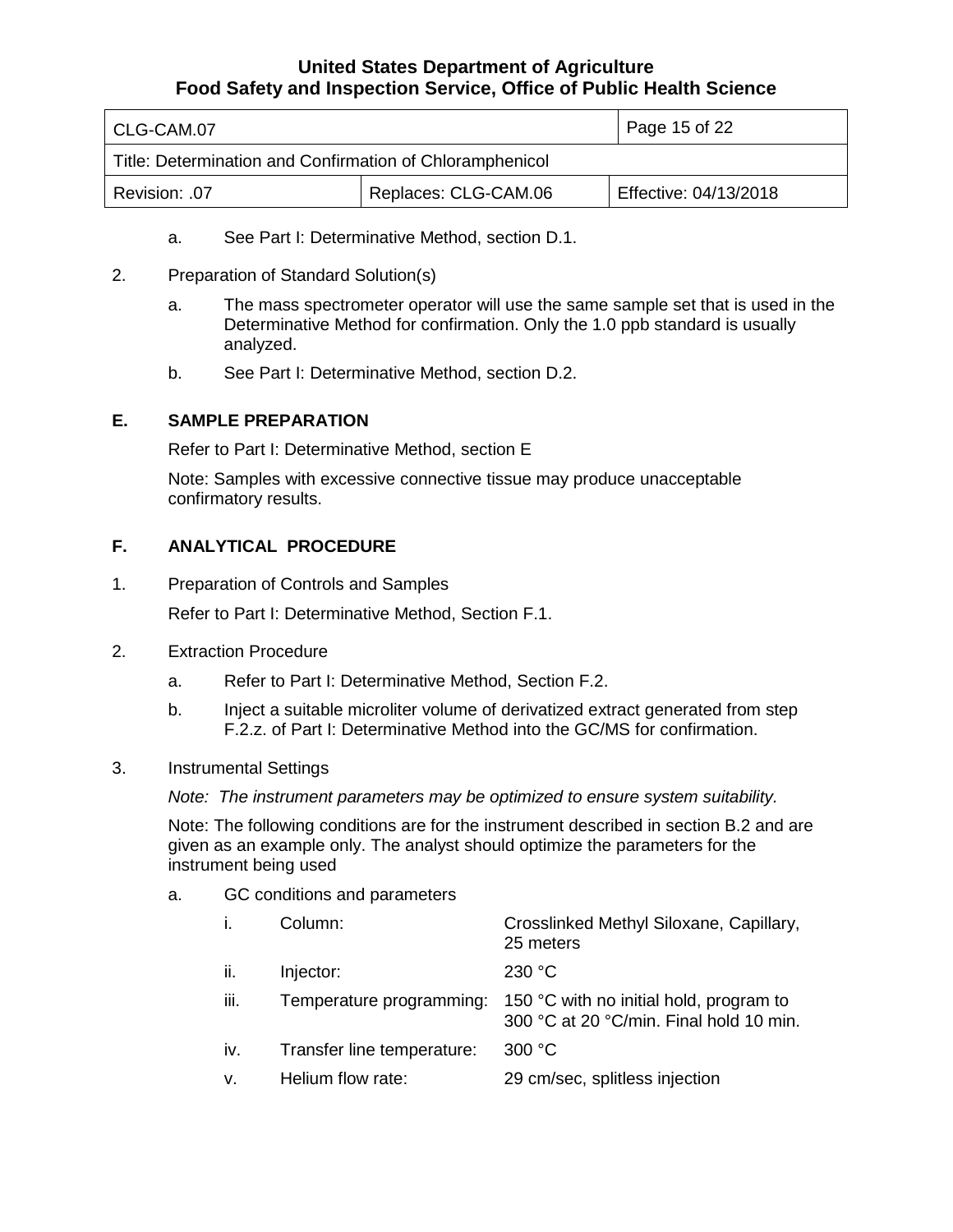| CLG-CAM.07                                               |                      | Page 16 of 22         |
|----------------------------------------------------------|----------------------|-----------------------|
| Title: Determination and Confirmation of Chloramphenicol |                      |                       |
| Revision: .07                                            | Replaces: CLG-CAM.06 | Effective: 04/13/2018 |
| Mass spectrometer conditions<br>b.                       |                      |                       |

- i. Detection: Negative ion chemical ionization (NICI) ii. Ionization gas: Methane iii. Source temperature: 260 °C iv. Mode of operation: SIM-NICl v. Dwell time: 100 millisec vi. Calibration standard: PFTBA: Tune acceptance is based on manufacturer's instructions
- c. Required Samples for GC/MS Analysis

Set up instrument as described in section 1 above to monitor chloramphenicol and the internal standard metachloramphenicol. Inject 2 to 5 µL of the external standard and analyze results to verify that the system is functioning properly. If not, make any necessary adjustments in operating parameters or standard concentration, then re-inject to verify performance. Inject 2 to 5 µL each of the confirmation sample, the recovery, and the tissue blank. Confirmatory analysis is required in all samples found positive by the determinative method

### **G. CALCULATIONS / IDENTIFICATION**

- 1. Criteria for Confirmation
	- a. Retention time specification. Compare the retention time of the sample with the retention time of the fortified tissue. The times should match  $\pm$  2.0%.

The following is an example only as other retention times are acceptable.

| Compound            | <b>Expected Retention Time (min)</b> |
|---------------------|--------------------------------------|
| Metachloramphenicol | $7.7 \pm 0.15$                       |
| Chloramphenicol     | $7.9 \pm 0.16$                       |

- b. Ions 468, 466, 322, and 304 must be present. In samples with high levels of chloramphenicol, ions m/z 358 and 360 can also be monitored.
- c. Compute at least the following three ratios for the standard, fortified control, and samples: 466/468, 322/466, and 304/466.

For successful confirmation between levels 0.25 ppb and 2.0 ppb, the 466/468 and either the 322/466 or the 304/466 ion for the sample must agree within ± 20% relative of the ratio for fortified tissue.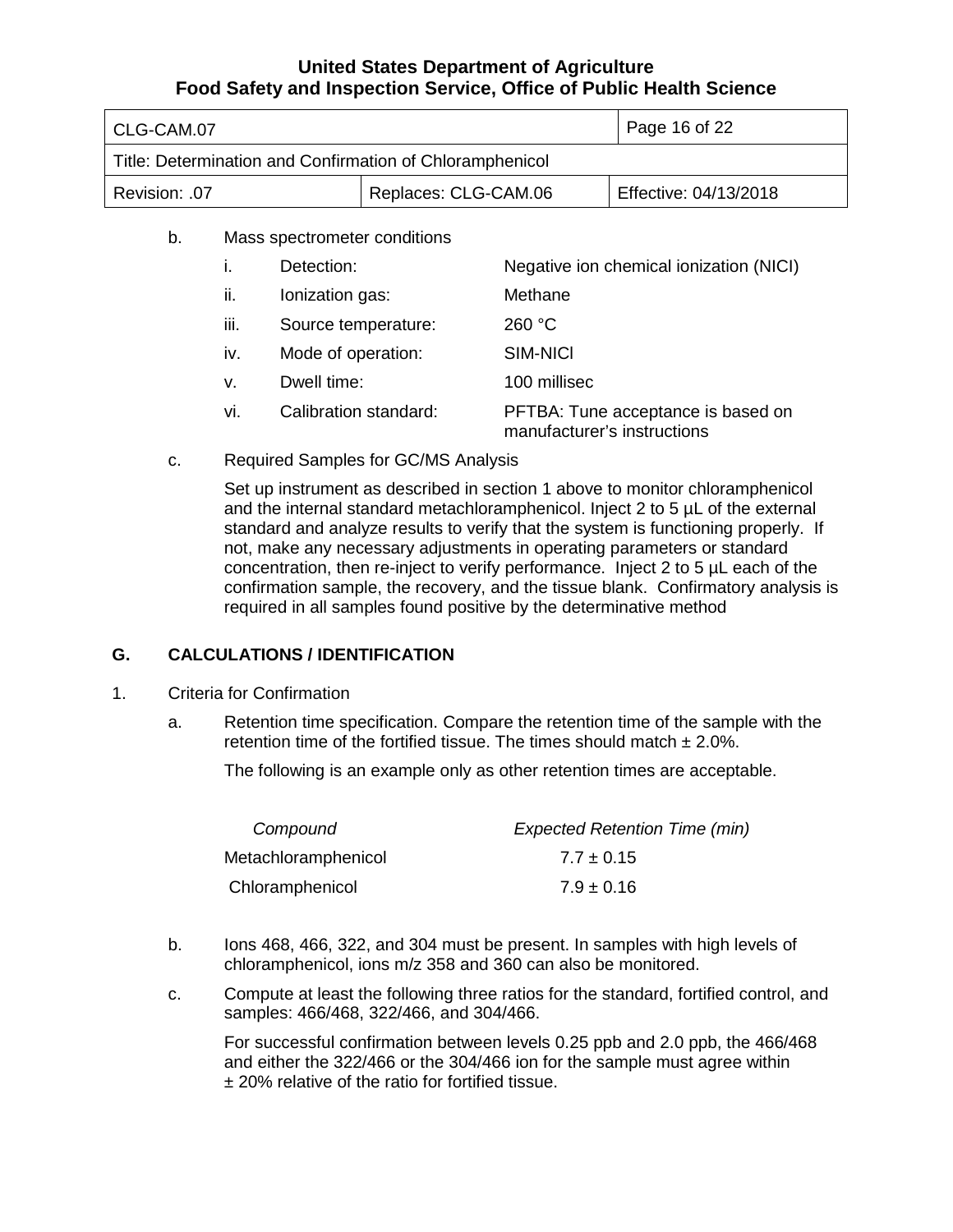| l CLG-CAM.07                                             | Page 17 of 22        |                       |  |
|----------------------------------------------------------|----------------------|-----------------------|--|
| Title: Determination and Confirmation of Chloramphenicol |                      |                       |  |
| Revision: .07                                            | Replaces: CLG-CAM.06 | Effective: 04/13/2018 |  |

In samples with high levels of chloramphenicol, ion ratios for 358/466 and 358/360 may also be used to confirm.

The ion ratios of the fortified standard must match the ion ratios of the sample by ± 20 % relative. The following are expected ion ratios for the conditions cited.

> $466/468 = 1.43$  $322/466 = 0.49$  $304/466 = 0.57$

Note: The ion ratios are dependent upon the source temperature.

Refer to the Appendix section J.3. for postulated structured of confirming ions.

## **H. SAFETY INFORMATION AND PRECAUTIONS**

Refer to Part I: Determinative Method, section H.

## **I. QUALITY ASSURANCE PLAN**

### 1. Performance Standard

- a. No false positives at 0 ppb.
- b. No false negatives at 0.25 ppb.
- 2. Critical Control Points and Specifications See Part I: Determinative Method, section I.2.
- 3. Intralaboratory Check Samples
	- a. System, minimum contents.
		- i. Frequency: One per week per analyst when samples analyzed.
		- ii. Records are to be maintained.
	- b. Acceptability criteria.

Refer to I. 1.

If unacceptable values are obtained, then:

- i. Investigate following established procedures.
- ii. Take corrective action as warranted.
- 4. Condition upon receipt: Cold.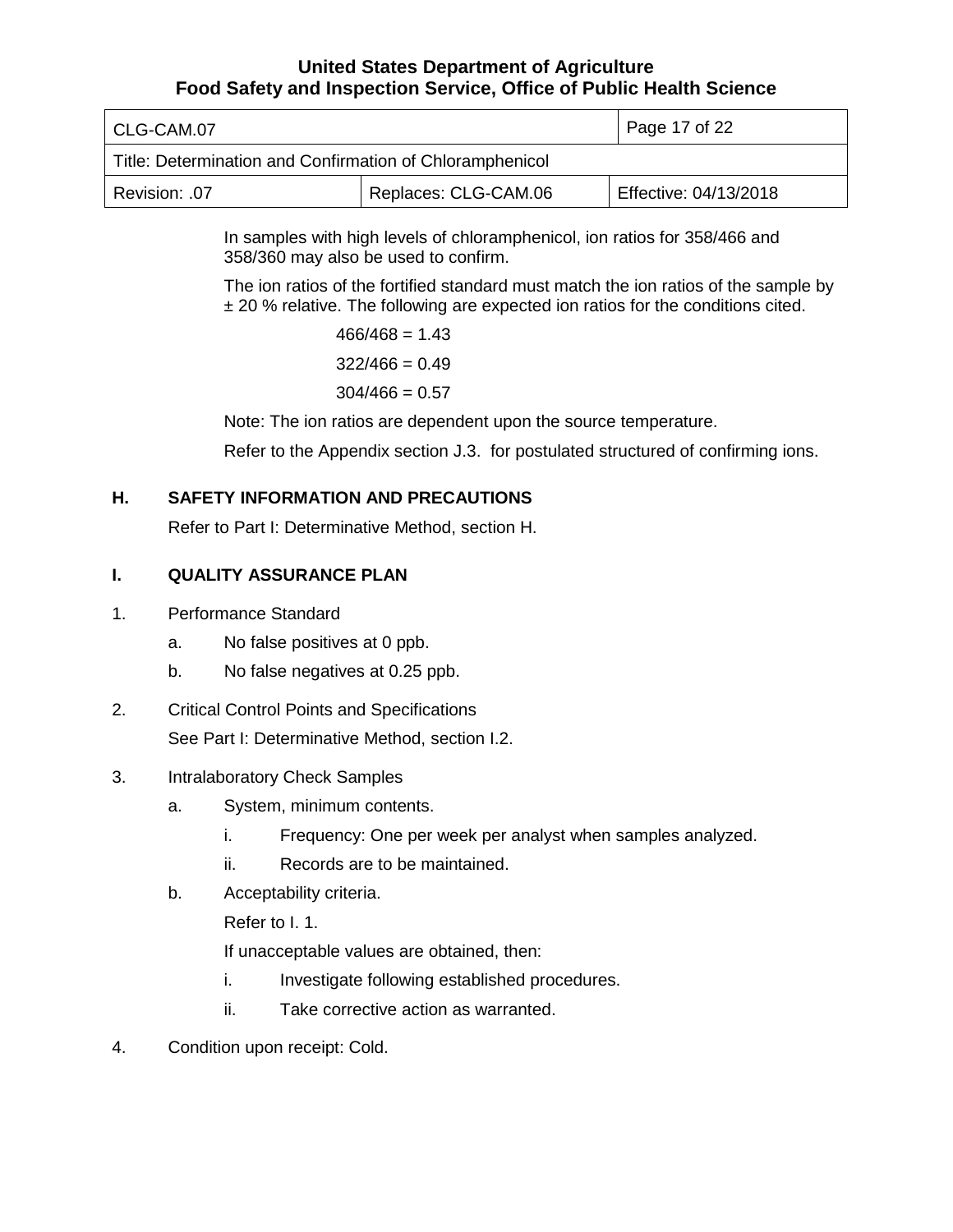| l CLG-CAM.07                                             | $\overline{1}$ Page 18 of 22 |  |  |  |
|----------------------------------------------------------|------------------------------|--|--|--|
| Title: Determination and Confirmation of Chloramphenicol |                              |  |  |  |
| Revision: .07                                            | Effective: 04/13/2018        |  |  |  |

### **J. APPENDIX**

1. Chromatograms/spectra

### a. Blank turkey muscle

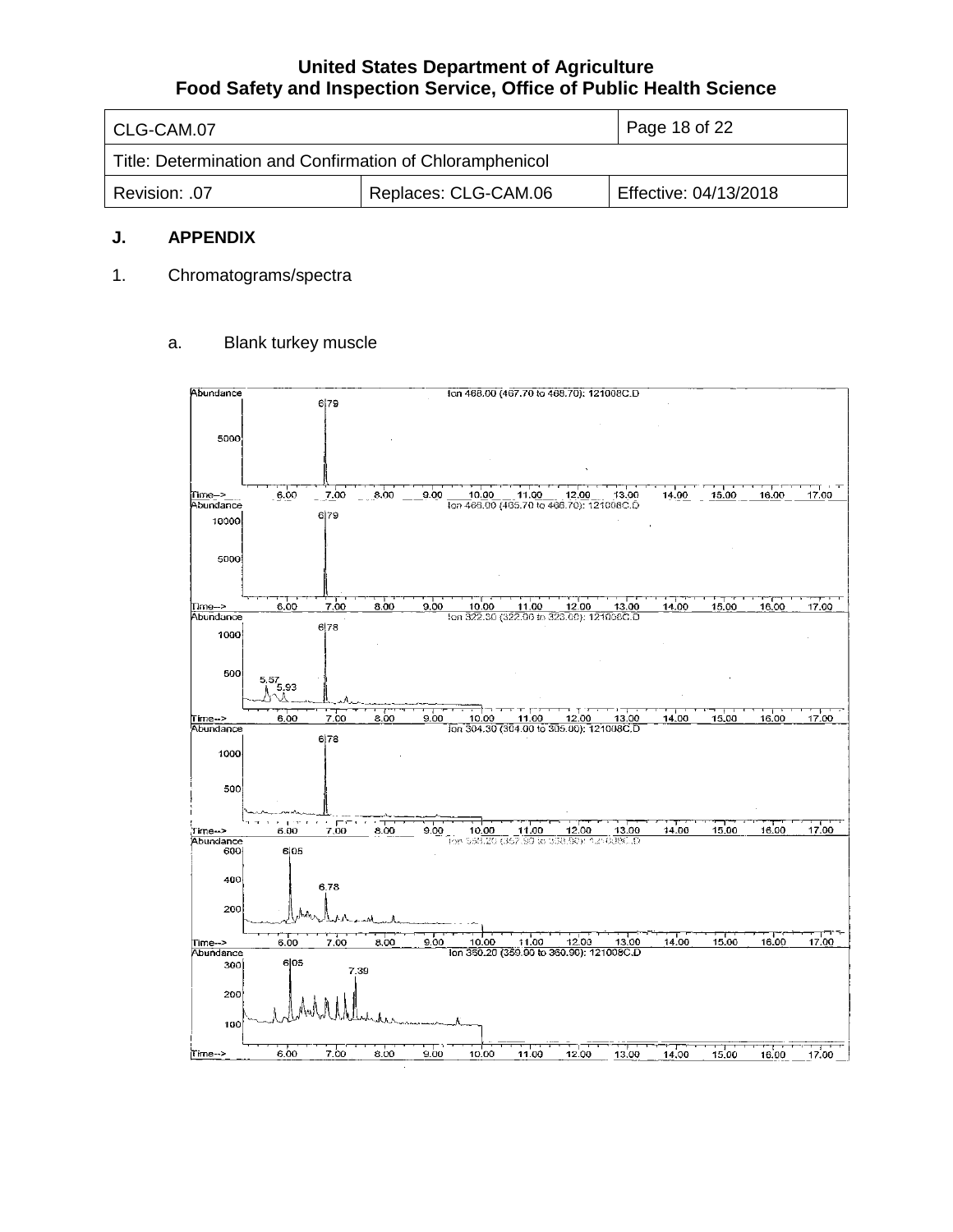| l CLG-CAM.07                                             | Page 19 of 22        |                       |
|----------------------------------------------------------|----------------------|-----------------------|
| Title: Determination and Confirmation of Chloramphenicol |                      |                       |
| Revision: .07                                            | Replaces: CLG-CAM.06 | Effective: 04/13/2018 |

## b. Turkey muscle fortified with 0.3 ppb chloramphenicol

| Abundance           |               |             |      |      |       | Ion 468.00 (467.70 to 468.70): 121008F.D          |       |       |       |       |       |       |
|---------------------|---------------|-------------|------|------|-------|---------------------------------------------------|-------|-------|-------|-------|-------|-------|
|                     |               | 6 79        |      |      |       |                                                   |       |       |       |       |       |       |
|                     |               |             |      |      |       |                                                   |       |       |       |       |       |       |
| 4000                |               |             |      |      |       |                                                   |       |       |       |       |       |       |
|                     |               |             |      |      |       |                                                   |       |       |       |       |       |       |
| 2000                |               | 7.04        |      |      |       |                                                   |       |       |       |       |       |       |
|                     |               |             |      |      |       |                                                   |       |       |       |       |       |       |
|                     |               |             |      |      |       |                                                   |       |       |       |       |       |       |
| ∏ime⊷>              | 6.00          | 7.00        | 8.00 | 9.00 | 10.00 | 11.00                                             | 12.00 | 13.00 | 14.00 | 15.00 | 16.00 | 17.00 |
| Abundance           |               |             |      |      |       | lon 466.00 (465.70 to 466.70): 121008F.D          |       |       |       |       |       |       |
|                     |               | 6 78        |      |      |       |                                                   |       |       |       |       |       |       |
| 6000                |               |             |      |      |       |                                                   |       |       |       |       |       |       |
| 4000                |               |             |      |      |       |                                                   |       |       |       |       |       |       |
|                     |               |             |      |      |       |                                                   |       |       |       |       |       |       |
| 2000                |               | 7.04        |      |      |       |                                                   |       |       |       |       |       |       |
|                     |               |             |      |      |       |                                                   |       |       |       |       |       |       |
|                     |               |             |      |      |       |                                                   |       |       |       |       |       |       |
| Time-><br>Abundance | 6.00          | 7.00        | 8.00 | 9.00 | 10.00 | 11.00<br>Ton 322.30 (322.00 to 323.00): 121008F.D | 12.00 | 13.00 | 14.00 | 15.00 | 16.00 | 17.00 |
|                     |               | 6 78        |      |      |       |                                                   |       |       |       |       |       |       |
|                     |               |             |      |      |       |                                                   |       |       |       |       |       |       |
|                     |               |             |      |      |       |                                                   |       |       |       |       |       |       |
| 500                 |               |             |      |      |       |                                                   |       |       |       |       |       |       |
|                     | $5.57_{5.93}$ | 7.03        |      |      |       |                                                   |       |       |       |       |       |       |
|                     |               |             |      |      |       |                                                   |       |       |       |       |       |       |
|                     |               |             |      |      |       |                                                   |       |       |       |       |       |       |
| Time->              | 6.00          | <u>7.00</u> | 8.00 | 9.00 | 10.00 | 11.00                                             | 12.00 | 13.00 | 14.00 | 15.00 | 16,00 | 17.00 |
| Abundance           |               |             |      |      |       | lon 304.30 (304.00 to 305.00): 121008F.D          |       |       |       |       |       |       |
|                     |               | 6 78        |      |      |       |                                                   |       |       |       |       |       |       |
|                     |               |             |      |      |       |                                                   |       |       |       |       |       |       |
|                     |               |             |      |      |       |                                                   |       |       |       |       |       |       |
| 500                 |               | 7.03        |      |      |       |                                                   |       |       |       |       |       |       |
|                     |               |             |      |      |       |                                                   |       |       |       |       |       |       |
|                     |               |             |      |      |       |                                                   |       |       |       |       |       |       |
|                     |               |             |      |      |       |                                                   |       |       |       |       |       |       |
| Time⊷>              | 6.00          | 7.00        | 8.00 | 9.00 | 10.00 | 11.00                                             | 12.00 | 13.00 | 14.00 | 15.00 | 16,00 | 17.00 |
| Abundance           | 6 04          |             |      |      |       | Ion 358.20 (357.90 to 358.90): 121008F.D          |       |       |       |       |       |       |
|                     |               |             |      |      |       |                                                   |       |       |       |       |       |       |
| 400                 |               |             |      |      |       |                                                   |       |       |       |       |       |       |
|                     |               | 6.78        |      |      |       |                                                   |       |       |       |       |       |       |
| 200                 |               |             |      |      |       |                                                   |       |       |       |       |       |       |
|                     |               |             |      |      |       |                                                   |       |       |       |       |       |       |
|                     |               |             |      |      |       |                                                   |       |       |       |       |       |       |
| Time ->             | 6.00          | 7.00        | 8.00 | 9.00 | 10.00 | 11.00                                             | 12.00 | 13.00 | 14.00 | 15.00 | 16.00 | 17.00 |
| Abundance           |               |             |      |      |       | Ion 360.20 (359.90 to 360.90): 121008F.D          |       |       |       |       |       |       |
|                     |               |             |      |      | 949   |                                                   |       |       |       |       |       |       |
| 300                 | 6.05          |             |      |      |       |                                                   |       |       |       |       |       |       |
|                     |               |             |      |      |       |                                                   |       |       |       |       |       |       |
| 200                 |               |             |      |      |       |                                                   |       |       |       |       |       |       |
|                     |               |             |      |      |       |                                                   |       |       |       |       |       |       |
|                     |               |             |      |      |       |                                                   |       |       |       |       |       |       |
| 100                 |               |             |      |      |       |                                                   |       |       |       |       |       |       |
| ∏ime⊸>              | 600           | 7.00        | 8.00 | 9.00 | 10.00 |                                                   | ┯     | ᠮ᠊᠊ᢧ᠇ |       |       | r 1   |       |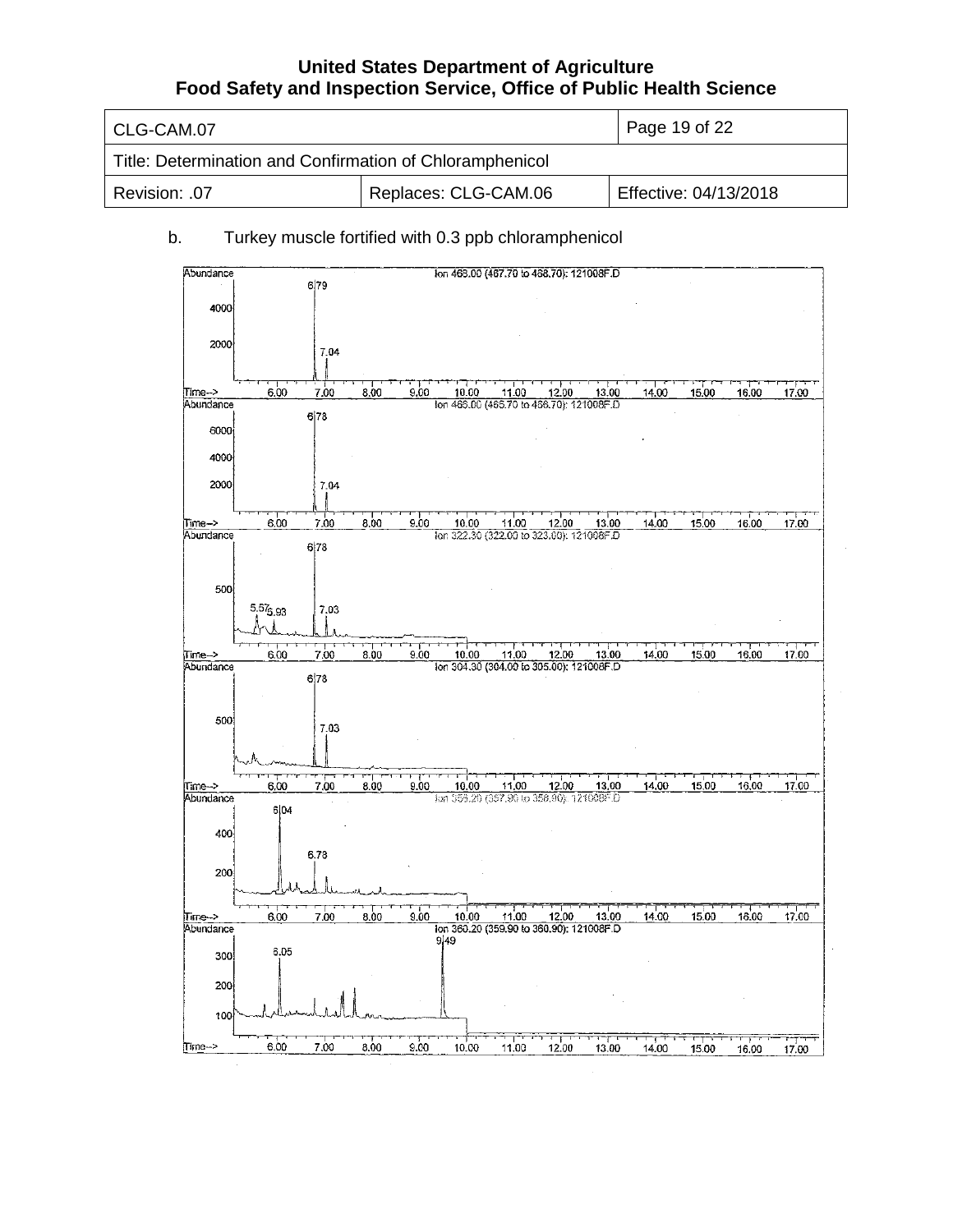| l CLG-CAM.07                                             | Page 20 of 22        |                       |
|----------------------------------------------------------|----------------------|-----------------------|
| Title: Determination and Confirmation of Chloramphenicol |                      |                       |
| Revision: .07                                            | Replaces: CLG-CAM.06 | Effective: 04/13/2018 |

## c. Blank catfish muscle

| Abundance           |      |      |      | Ion 468.00 (467.70 to 468.70): 031809E.D                  |                                                         |                |          |       |       |       |                   |
|---------------------|------|------|------|-----------------------------------------------------------|---------------------------------------------------------|----------------|----------|-------|-------|-------|-------------------|
| 1000                |      | 6 76 |      |                                                           |                                                         |                |          |       |       |       |                   |
|                     |      |      |      |                                                           |                                                         |                |          |       |       |       |                   |
|                     |      |      |      |                                                           |                                                         |                |          |       |       |       |                   |
| 500                 |      |      |      |                                                           |                                                         |                |          |       |       |       |                   |
|                     |      |      | 8.11 |                                                           |                                                         |                |          |       |       |       |                   |
| Time->              | 6.00 | 7.00 | 8,00 | 9.00<br>10.00                                             | 11.00                                                   | 12.00          | 13.00    | 14.00 | 15.00 | 16.00 | 17.00             |
| Abundance           |      |      |      | Ion 466.00 (465.70 to 466,70): 031809E.D                  |                                                         |                |          |       |       |       |                   |
|                     |      | 6 75 |      |                                                           |                                                         |                |          |       |       |       |                   |
| 1000                |      |      |      |                                                           |                                                         |                |          |       |       |       |                   |
|                     |      |      |      |                                                           |                                                         |                |          |       |       |       |                   |
| 500                 |      |      |      |                                                           |                                                         |                |          |       |       |       |                   |
|                     |      |      |      |                                                           |                                                         |                |          |       |       |       |                   |
| Time-->             | 6.00 | 7.00 | 8.00 | 9.00<br>10.00                                             | 11.00                                                   | 12.00          | 13.00    | 14.00 | 15.00 | 16.00 | 17.00             |
| Abundance           |      |      |      | Ton 322.20 (321.90 to 322.90): 031809E.D                  |                                                         |                |          |       |       |       |                   |
| 200                 |      | 675  |      |                                                           |                                                         |                |          |       |       |       |                   |
| 150                 |      |      |      |                                                           |                                                         |                |          |       |       |       |                   |
|                     |      |      |      |                                                           |                                                         |                |          |       |       |       |                   |
| 100                 |      |      |      |                                                           |                                                         |                |          |       |       |       |                   |
| 50                  |      |      |      |                                                           |                                                         |                |          |       |       |       |                   |
| Time-->             | 6.00 | 7.00 | 8.00 | 10.00<br>9.00                                             | 11.00                                                   | 12.00          | 13.00    | 14.00 | 15.00 | 16.00 | $\Gamma$<br>17.00 |
| Abundance           |      | 6 75 |      | lon 304.30 (304.00 to 305.00): 031809E.D                  |                                                         |                |          |       |       |       |                   |
| 200                 |      |      |      |                                                           |                                                         |                |          |       |       |       |                   |
| 150                 |      |      |      |                                                           |                                                         |                |          |       |       |       |                   |
|                     |      |      |      |                                                           |                                                         |                |          |       |       |       |                   |
| 100                 |      |      |      |                                                           |                                                         |                |          |       |       |       |                   |
| 50                  |      |      |      |                                                           |                                                         |                |          |       |       |       |                   |
| Time-->             | 6.00 | 7.00 | 8.00 | 9.00<br>10.00                                             | 11.00                                                   | 12.00          | 13.00    | 14.00 | 15,00 | 16.00 | 17.00             |
| Abundance<br>100    |      |      |      | stan<br>tern.                                             | $37.58^{\circ}$                                         | 5354 J B OF    | ल्ह्यानु |       |       |       |                   |
|                     |      |      |      |                                                           |                                                         |                |          |       |       |       |                   |
| 80 <sub>1</sub>     |      |      |      |                                                           |                                                         |                |          |       |       |       |                   |
| $60^{\circ}$        |      |      |      |                                                           |                                                         |                |          |       |       |       |                   |
|                     |      |      |      |                                                           |                                                         |                |          |       |       |       |                   |
| 40                  |      |      |      |                                                           |                                                         |                |          |       |       |       |                   |
| Time-><br>Abundance | 6,00 | 7,00 | 8.00 | 9.00<br>10.00<br>lon 360.20 (359.90 to 360.90); 031809E.D | 11.00                                                   | 12.00          | 13.00    | 14.00 | 15.00 | 16.00 | 17.00             |
| 100,                |      |      |      |                                                           |                                                         |                |          |       |       |       |                   |
| 80                  |      |      |      |                                                           |                                                         |                |          |       |       |       |                   |
|                     |      |      |      |                                                           |                                                         |                |          |       |       |       |                   |
| 60                  |      |      |      |                                                           |                                                         |                |          |       |       |       |                   |
|                     |      |      |      |                                                           |                                                         |                |          |       |       |       |                   |
| 40<br>∏ime⊸>        | 6.00 | 7.00 |      |                                                           | $\mathbf{I}$<br>$\overline{\mathrm{u}}$<br>$\mathbf{r}$ | $\blacksquare$ |          |       |       |       |                   |
|                     |      |      | 8.00 | 9.00<br>10.00                                             | 11.00                                                   | 12.00          | 13.00    | 14.00 | 15.00 | 16.00 | 17.00             |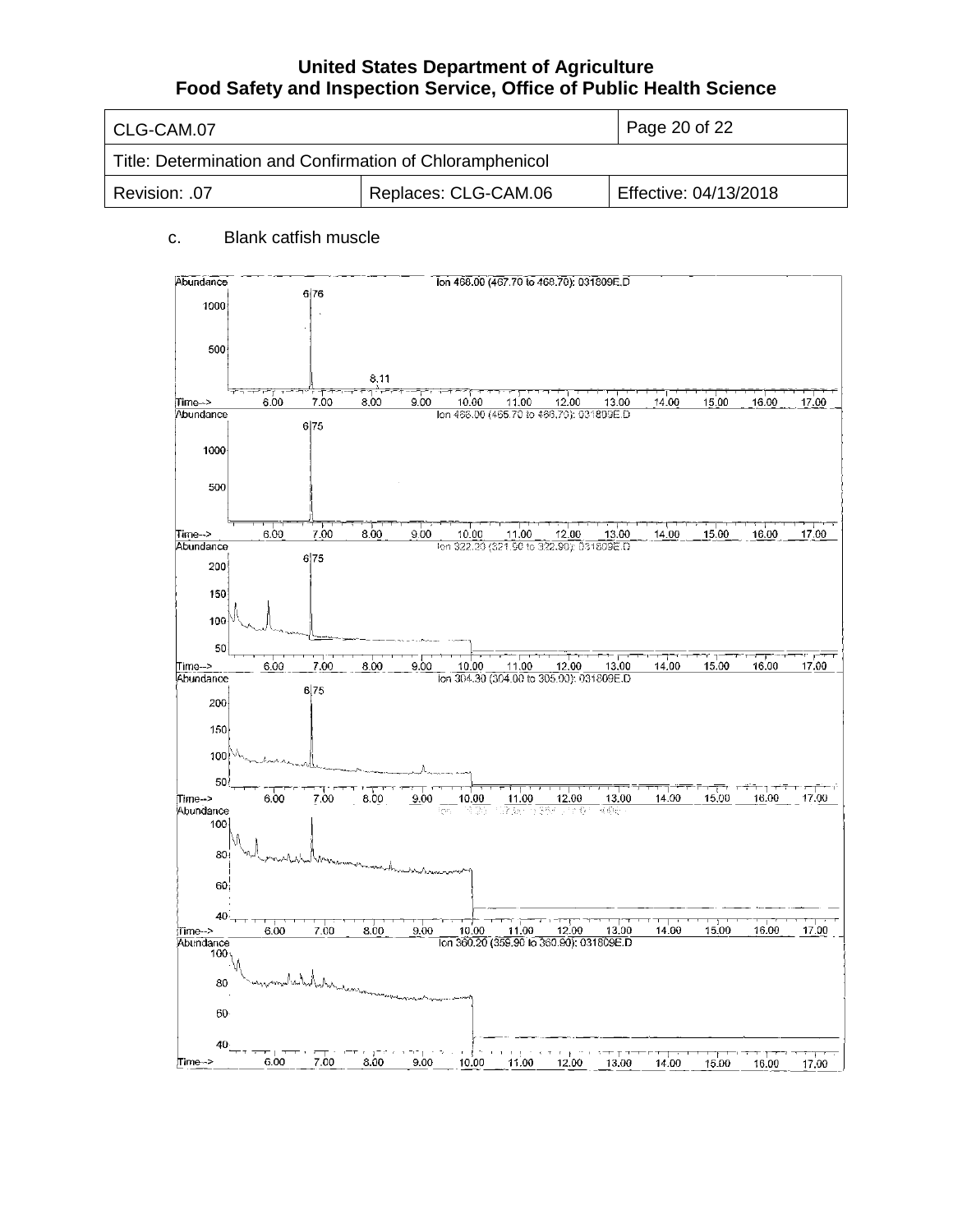| l CLG-CAM.07                                             | $\vert$ Page 21 of 22 |                       |
|----------------------------------------------------------|-----------------------|-----------------------|
| Title: Determination and Confirmation of Chloramphenicol |                       |                       |
| Revision: .07                                            | Replaces: CLG-CAM.06  | Effective: 04/13/2018 |

### d. Catfish muscle fortified with 0.3 ppb chloramphenicol